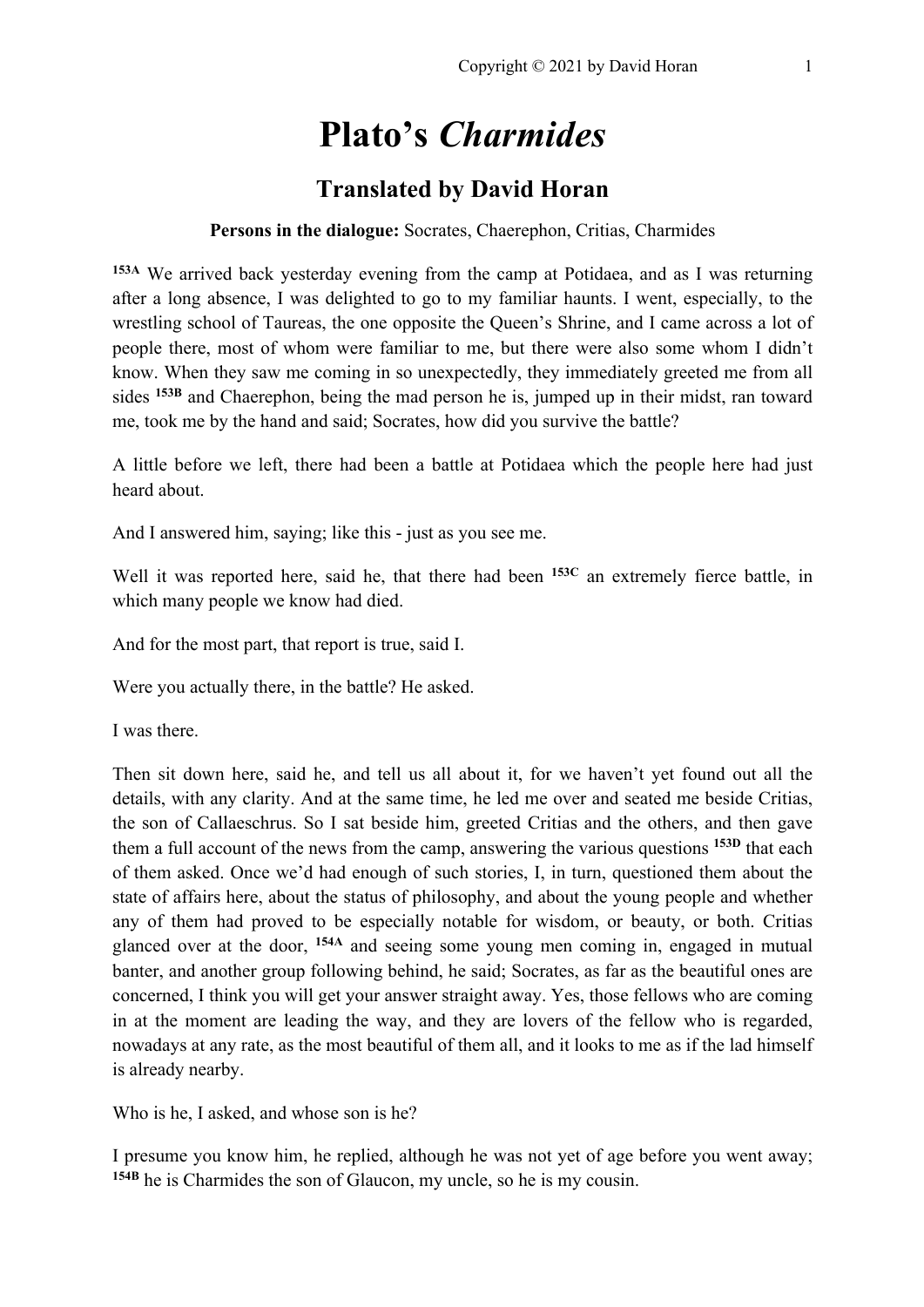I know him indeed, by Zeus, said I, since he was remarkable even when he was still a boy, and I presume, at this stage, he is already quite a fine young man.

You will know soon enough, said he, how grown up he is and what he is like. And as he was saying all this, Charmides entered.

Now, my friend, don't use me as the measure for, when it comes to beautiful people, I am a white line on a white surface, since almost anyone who has come of age looks beautiful to me. Nevertheless, at that moment, **154C** the young man looked amazing to me, in stature and in beauty, and all the others seemed to be in love with him, they were so astounded and excited when he entered, and there were lots more lovers following behind too. Now for men of our age, this response was no great surprise, but I also paid attention to the young boys, and not one of them, not even the smallest of them, so much as glanced at anyone else; no, they all looked at him as though he were a statue. And Chaerephon **154D** called out to me: Socrates, how does this young man look to you, he said, isn't he fair of face?

Exceedingly so, said I.

Yet if this fellow were willing to strip, said he, you'd think he had no face, so utterly beautiful is his figure.

Now the others all said the same thing as Chaerephon, and I said; by Heracles, what an indomitable man you are describing, if he happens to possess one additional quality – something minor.

What? asked Critias.

**154E** If he happens to have a well developed soul, said I. And since he belongs to your family, Critias, that's the sort of person he should, presumably, be.

Yes, said he, he is very noble and good in that sense too.

Well why don't we strip this particular part of him and look at that, before we look at his figure? For, I am quite sure that he is now at an age when he is willing to engage in discourse.

Very much so, said Critias, and mark my words, he is also a lover of wisdom, **155A** and in the opinion of others, and of himself, quite a poet.

This, Critias my friend, is a beauty that belongs in your family, from the past, through your ancestral connection with Solon. But why don't you call the young man over and show him to me? For, presumably, even if he happened to be younger still, it would not embarrass him to converse with us in your presence; you who are both his guardian and his cousin.

Yes, that's a good suggestion, Socrates, said he, we'll call him. And with **155B** that he said to his attendant; boy, call Charmides and say that I want to introduce him to a physician, in relation to that ailment he told me he was suffering from, yesterday. Then Critias turned to me and explained; in fact he said recently that he has a headache when he gets up in the morning, so what's to stop you from pretending to him that you know a remedy for a headache?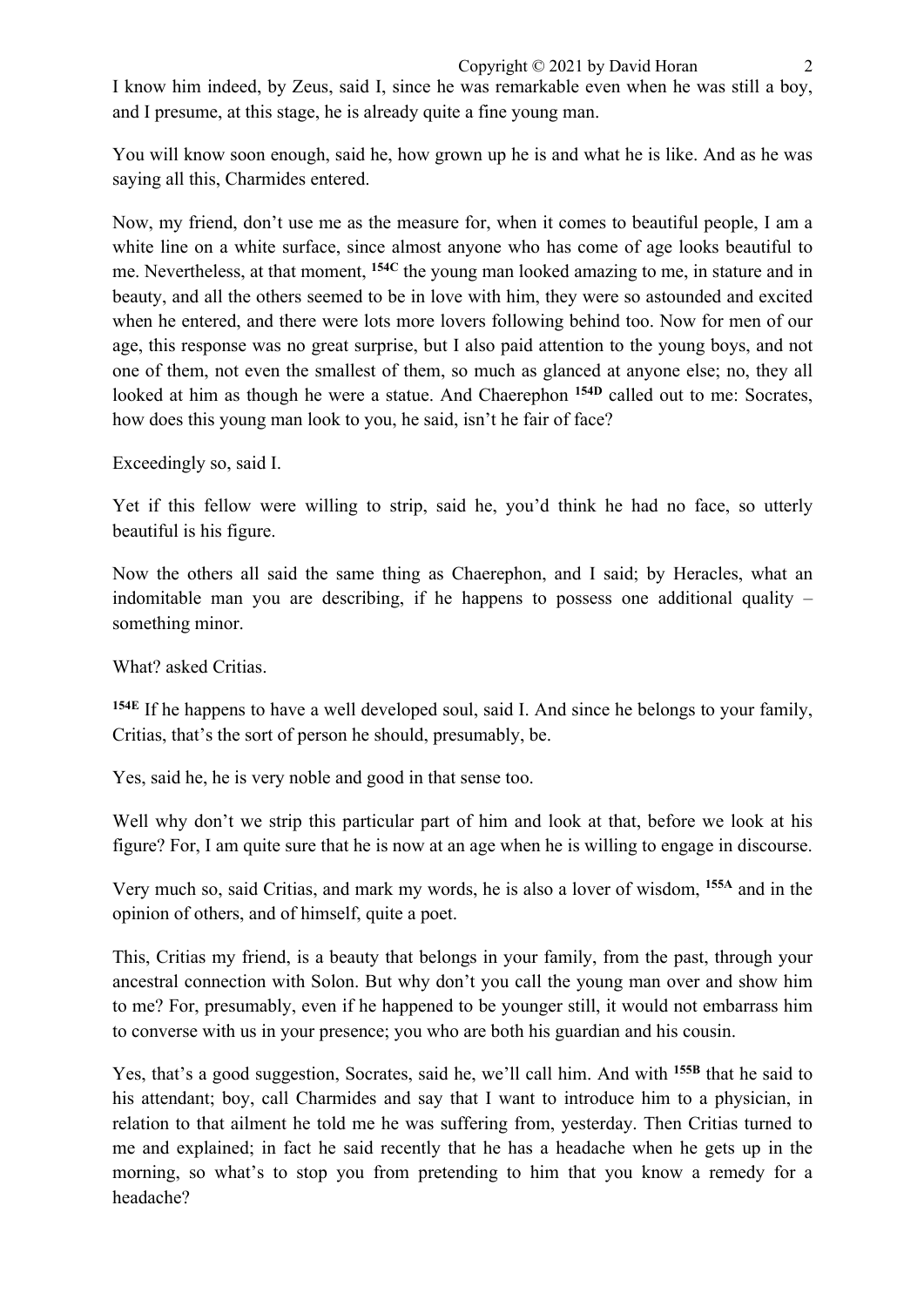Nothing, said I, just let him come over.

Oh, he will come, said he.

Well that is what actually happened. He arrived indeed, and caused a great deal **155C** of laughter. For in order to make room for Charmides to sit beside him, each of us who were already seated, pushed eagerly against his neighbour until the fellow seated at one end had to stand up, and we knocked the fellow at the other end off, sideways. Then Charmides came and sat between myself and Critias. There and then, my friend, I was already at a loss, and my former confidence was knocked out of me; the confidence that I could converse with him quite easily. But when Critias was explaining that I was the one who knew the remedy, the lad looked into my eyes, **155D** in a manner that defies description, sat up as if to ask me a question, and everyone in the school surged all around us in a circle; then indeed, my noble friend, I beheld the inside of his garment and I was inflamed, and was no longer in myself, and I decided that, when it came to love, Cydias was the wisest poet. When speaking of a beautiful boy he advised someone that: "the fawn should be careful when he arrives in front of a lion, lest he be seized as a piece of meat." **155E** Indeed I thought that I myself had been captured by a creature of this sort. Nevertheless when he asked if I knew the remedy for the headache I somehow replied, with difficulty, that I knew it.

Well, what is it? he asked.

And I replied that it was a certain leaf, but in addition to the remedy there was also a certain incantation, and if a person were to chant this at the same time as he used the remedy, the remedy would make him completely healthy, but without the incantation, the leaf would be of no benefit.

**156A** Then I'll write down the incantation; call it out.

Should I do it only if you persuade me, said I, or even if you don't?

So he laughed and said, if I persuade you, Socrates.

So be it, said I, and are you certain of my name?

Unless I'm doing you wrong, said he, for amongst my own age group, you are not some minor topic of discussion, and I also remember you associating with Critias here, even when I was a child.

Well done, said I, yes, I shall speak more openly **156B** to you about the kind of incantation it happens to be. I was at a loss just now as to how I might show you its power, Charmides, for this sort of incantation, is unable to make the head alone healthy. Rather, just as you may already have heard from the good physicians, whenever someone comes to them with sore eyes, they say, somehow, that they cannot attempt to treat the eyes on their own, but it would also be necessary to treat the head at the same time, if the eyes **156C** are to be in good condition. And what's more, it is highly irrational to think the head could ever be treated, just by itself, without treating the whole body. So based on this principle they endeavour to treat and to cure the part, along with the whole, by regimens applicable to the entire body. Aren't you aware that this is what they say, and that this is how matters stand?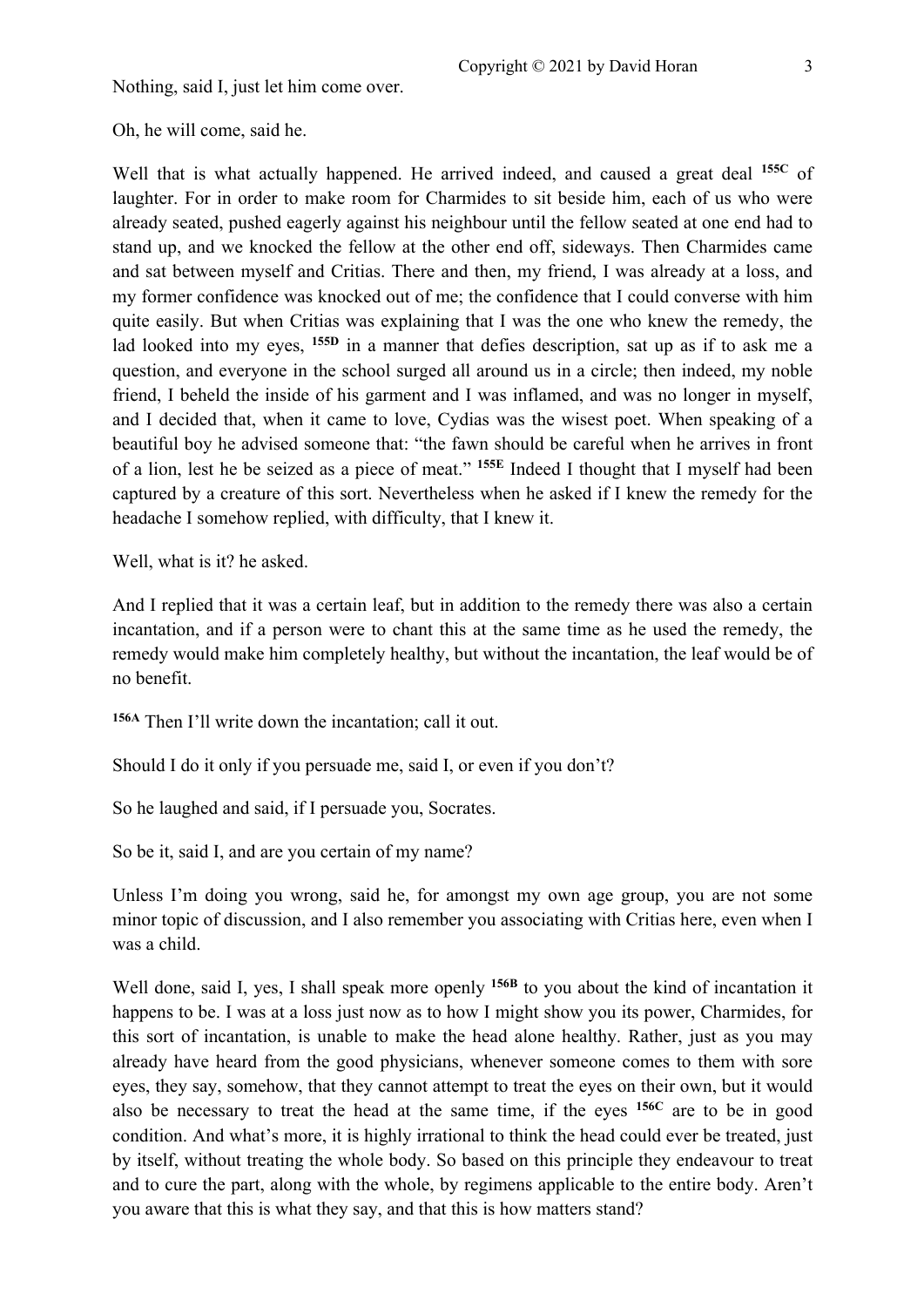Entirely so, he replied.

In that case, do you think I am expressing this well, and do you accept the principle?

Without reservation, he replied.

**156D** When I heard his approval I recovered my confidence, my courage gradually revived once more, and my spirit was rekindled. I said; well that's the sort of incantation this is, Charmides. I learned it up there, on campaign, from one of the Thracian physicians of Zalmoxis, who are also said to confer immortality. The Thracian said that Greek physicians, who say what I just told you, are right to say so. But, said he, Zalmoxis, our king, who is a god, says that, **156E** just as one should not attempt to cure eyes without head, or head without body, so one should not attempt to cure body without curing soul: this is the reason why so many diseases evade the Greek physicians; it's because they disregard the whole, which needs to be cared for, because if the whole is not in good condition, it is impossible for the part to be well. For, said he, everything comes forth from the soul, both what is good and what is bad, for the body, and for the entire person; these flow from there, just as they flow from the head to the eyes. **157A** So it is necessary to treat that, first and foremost, if any part of the head or of the rest of the body is to be in a good condition. And, he said, blessed man, that the soul is treated with certain incantations and these incantations are beautiful words. From such words as these, sound-mindedness is engendered in our souls, and once it has been engendered, and is present, it is easy, at that stage, to provide health to the head and to the rest of the body **157B** too.

So when teaching me about the remedy and the incantations, he said; let no one who has not first submitted his soul to be treated, by you, with the incantation, persuade you to treat his head. And indeed, said he, this is the mistake some physicians make in treating people nowadays; they endeavour to be physicians of sound-mindedness, and of bodily health, separately.

And he commanded me, quite forcibly, to allow no one, no matter how wealthy, well-born or handsome he might be, to persuade **157C** me to do otherwise. So since I have sworn an oath and it is necessary that I obey it, I shall obey it. As for you, if you wish, based on the orders of the stranger, to submit your soul to be enchanted by the Thracian charms first, I shall then apply the leaf to your head; if not, we don't know what we should do with you, dear Charmides.

Now when Critias heard me saying this, he said; this headache could turn out to be a godsend for the young man, Socrates, if he'll be compelled to improve his thinking because of his head. **157D** But, I tell you, Charmides isn't regarded as superior to the rest of his age group for his looks alone, but also for the quality for which you claim to have the incantation; you say it is for sound-mindedness, don't you?

Very much so, I replied.

Well, mark my words, he said, he is regarded, far and away, as the most sound-minded lad there is, nowadays, and, in all other respects, he's as good as anyone else of that age.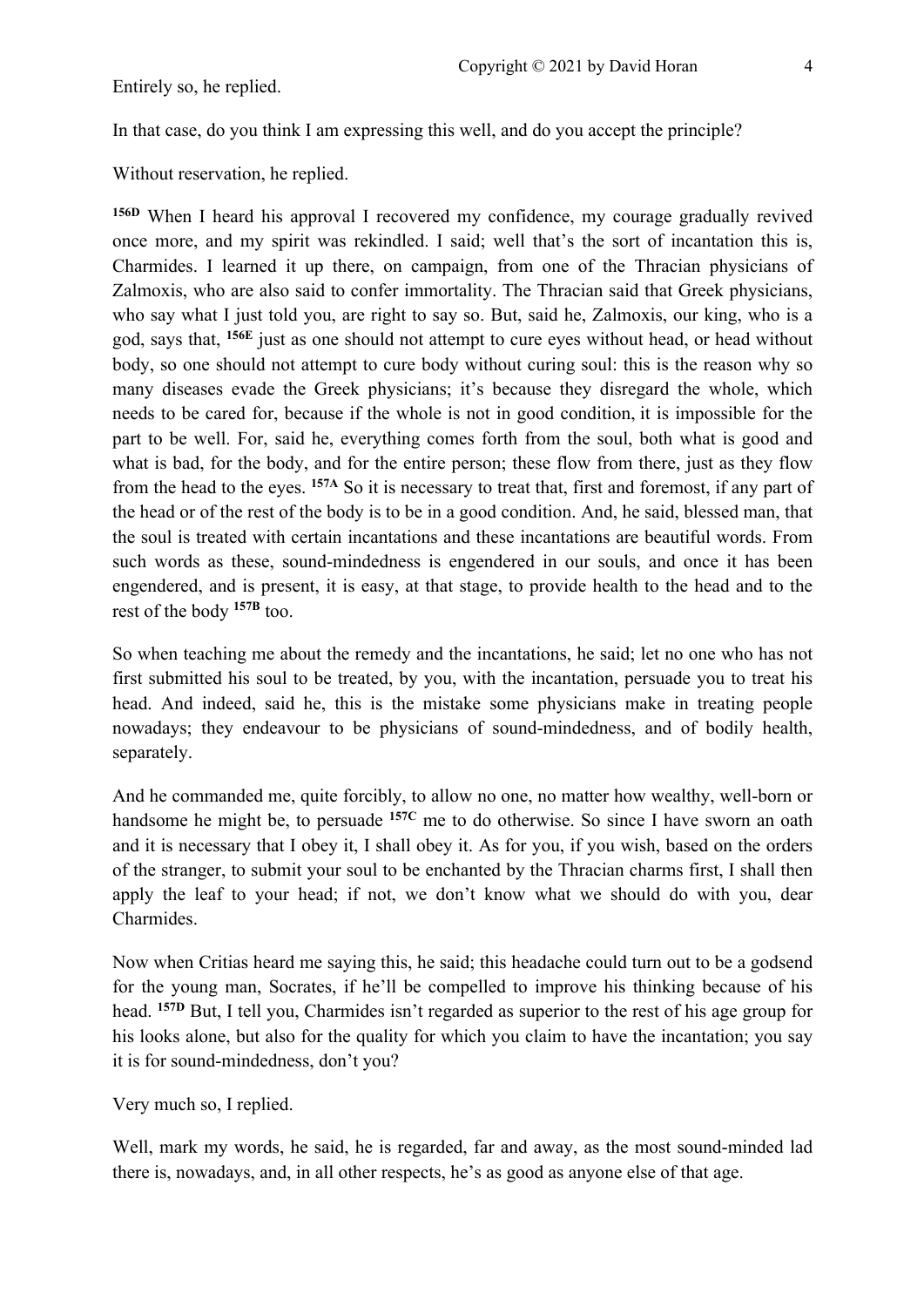And indeed, Charmides, said I, it is only right that you should be superior to the others **157E** in all qualities of this sort. Indeed I don't think anyone else here could so easily point to two families in Athens that, united and combined, are likely to beget more noble and exalted offspring, than the families you were born from. Indeed your father's family, the family of Critias, son of Dropides, eulogised by Anacreon, Solon and many other poets, has been presented to us as superior in nobility and excellence, **158A** and in anything else that counts as blessedness. And the same goes for your mother's family, since it is said that no one on the continent was reputed to be a more noble and influential man than your uncle Pyrilampes, when he went on embassies to the Great King or to anyone else on the continent. And this side of your family, in its entirety, is not at all inferior to the other.

So, sprung from such families as these, it is likely that you are foremost in everything. Now from what we can see of your form, **158B** dear son of Glaucon, I don't think you have fallen below the standard of any of your forebears, in any respect, and if you really are naturally endowed with enough temperance too, and the other qualities our friend here mentioned, then your mother bore a blessed son indeed, dear Charmides.

So this is how matters stand: if, as Critias here, says, sound-mindedness is already present in you, and you are sufficiently temperate, you no longer have need of the incantations of Zalmoxis or of Abaris the Hyperborean, and you should be given the head remedy **158C** straightaway. But if you seem, as yet, to be deficient in these, you should chant the incantation before you are given the remedy. So tell me, yourself, whether you agree with this man; do you claim that you already possess enough sound-mindedness, or are you deficient in this?

Now Charmides blushed at first, and appeared even more beautiful, since his modesty suited his years; then he answered, in a dignified manner, and said that it would not be easy, in the present situation, either to admit or deny what he had been asked. **158D**

Indeed, said he, if I say I am not sound-minded, this is not just a strange thing to say against oneself but, at the same time, I would be proving Critias here, a liar, and many others too, who regard me as sound-minded, because this man says so. Then again, if I say that I am sound-minded, and sing my own praises, that will surely appear offensive. So I don't know how I am to answer you.

And I said; that sounds reasonable to me, Charmides. And, in my opinion, we should, jointly, consider whether or not you have acquired **158E** what I am asking you about, so that you aren't forced to say what you don't wish to say, nor shall I, for my part, turn my hand to medical treatment without due deliberation. So if it's acceptable to you, I want to consider this along with you; if not, let's leave it.

Well, said he, nothing could be more acceptable, so, to that end, let's consider this in whatever manner you yourself think better.

Then, said I, I think our investigation into this is best conducted as follows. Indeed it is obvious that if sound-mindedness is present in you, you are able **159A** to form some opinion about it. For, once sound-mindedness is in you, if it is actually in you, it must, I presume, produce a certain awareness, from which you would have some opinion about it, as to what it is, and what sort of thing it is; don't you think so?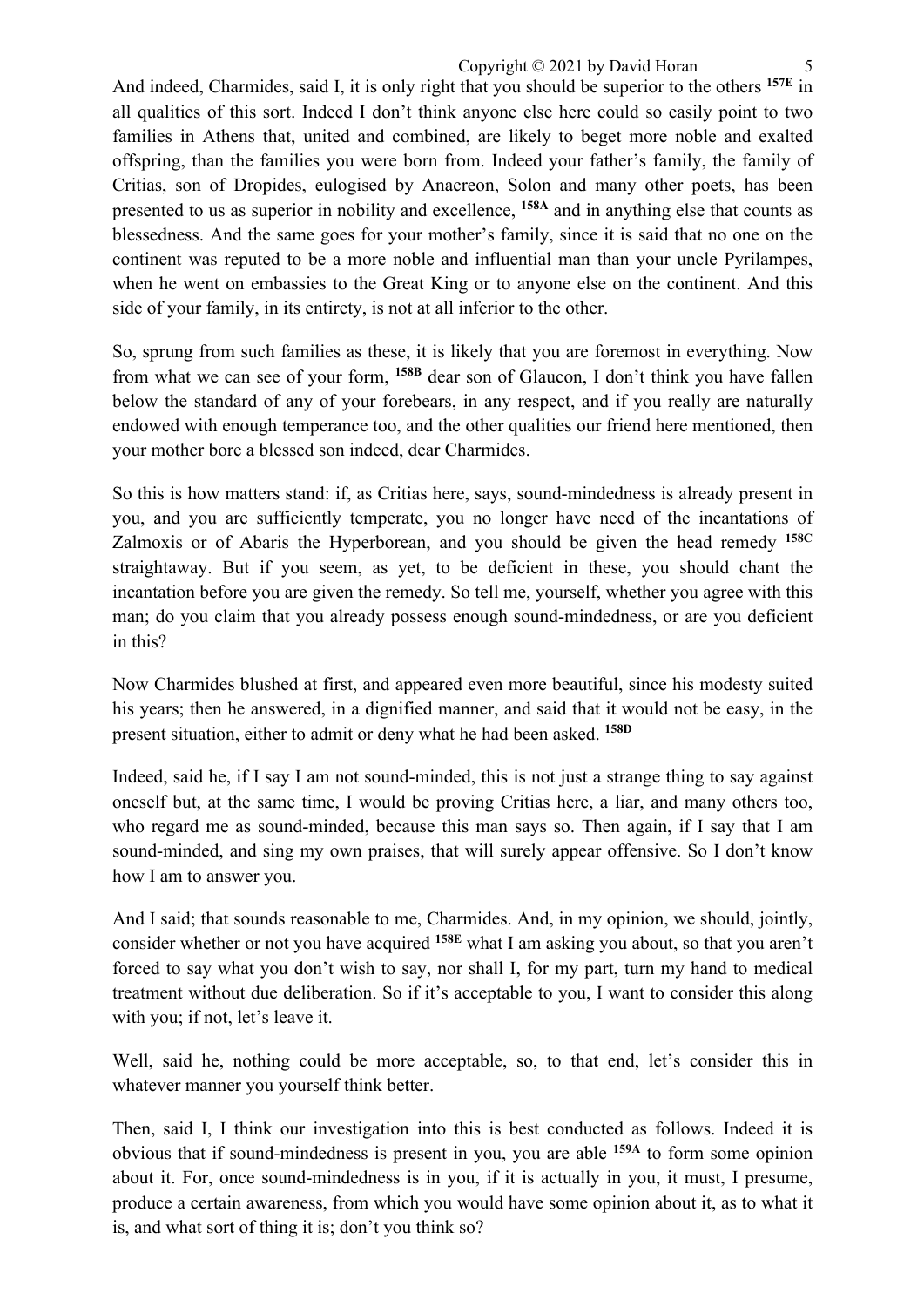Yes, I think so, he replied.

In that case, said I, since in fact you know how to speak Greek, I am sure you could also say what this thought you are thinking, appears to you to be.

Perhaps, said he.

Well then, said I, so that we may hazard a guess as to whether sound-mindedness is in you, or not, you should tell us what you say sound-mindedness is, in your opinion.

**159B** Initially he was reluctant and did not really want to answer, but then he said that in his opinion, sound-mindedness is, enacting everything in an orderly manner and quietly; in walking on the streets, in conversation and doing everything else in a similar fashion. And in my opinion, said he, what you are asking me about is, in short, a certain quietness.

Well now, said I, is this right? People do say, at any rate, that those who are quiet are soundminded, so let's see if they have a point. **159C** Tell me then, wouldn't you say soundmindedness is something noble?

Entirely so, he replied.

Well, for the writing teacher, is it noblest to write similar letters quickly or quietly?

Quickly.

And what about reading? Is it noble to do so quickly or slowly?

Quickly.

Yes, and are playing the harp quickly, and wrestling nimbly, much more noble than doing so, quietly and slowly?

Yes.

What about boxing and the pankration? Isn't the situation the same?

Entirely so.

In running and jumping too, and in all activities of the body, aren't those that occur nimbly **159D** and quickly the noble ones, while those that are done with difficulty and quietly are the base ones?

Apparently.

Then it is apparent to us that what's noblest, in the case of the body at any rate, is not what is quietest but what is quickest and nimblest; is this so?

Entirely so.

And was sound-mindedness something noble?

Yes.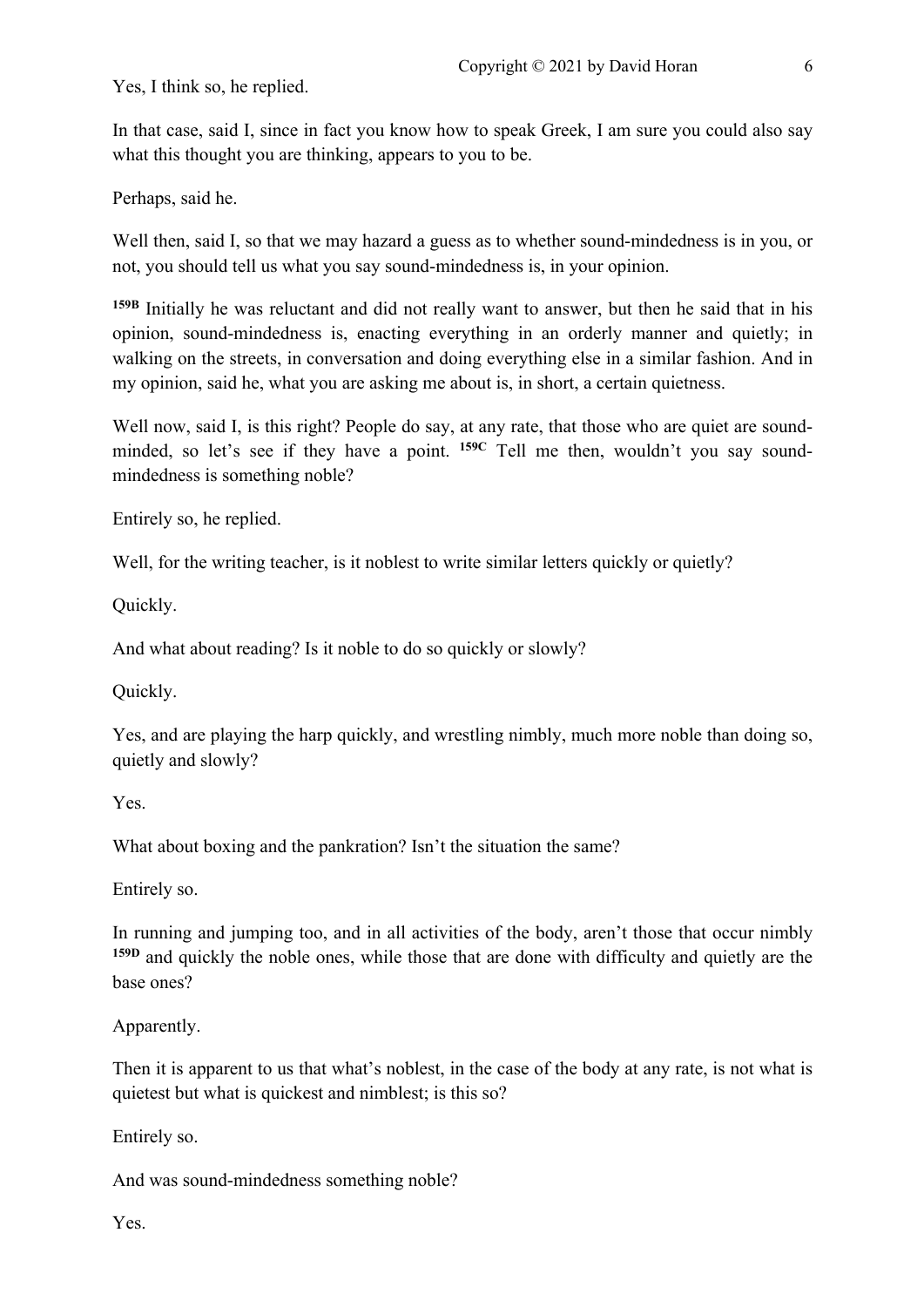## Copyright  $\odot$  2021 by David Horan 7

Then, in the case of the body at least, not quietness but quickness would be more soundminded, since sound-mindedness is something noble.

So it seems, said he.

**159E** What about this? said I.

Is ease of learning or difficulty in learning better?

Ease of learning.

And does ease of learning involve learning quickly, while difficulty in learning involves learning quietly and slowly.

Yes.

And isn't it nobler to teach someone else quickly and energetically rather than quietly and slowly?

Yes.

What about this? Is it nobler to recollect and to remember quietly and slowly or energetically and quickly?

Energetically and quickly, he replied.

<sup>160A</sup> And isn't quick-wittedness a certain nimbleness of the soul, rather than a quietness?

True.

And for the writing teacher and harp teacher or anyone else, isn't it noblest to understand what is said, not as quietly as possible but as quickly as possible?

Yes.

Then again, in the investigations of the soul and in deliberation, it is not the quietest person. I think, or the one who deliberates and makes discoveries with difficulty, who seems to be worthy of praise, but **160B** the one who does this most easily and quickly.

This is so, he said.

Therefore, Charmides, said I, in actions, whether they concern the soul or the body, do those that are quickest and nimblest appear nobler to us, than those that are slowest and quietest?

Quite likely, said he.

So sound-mindedness would not be quietness, nor would the sound-minded life be quiet, at least on the basis of this argument, since it must be noble, if it is sound-minded. And so, there are two possibilities, according to us; **160C** either there are no circumstances, or perhaps extremely few, where quiet actions in life are nobler than the quick and vigorous ones: and even if it is the case, my friend, that just as many quiet actions as sound-minded and quick actions happen to be good, not even on this basis would sound-mindedness consist more in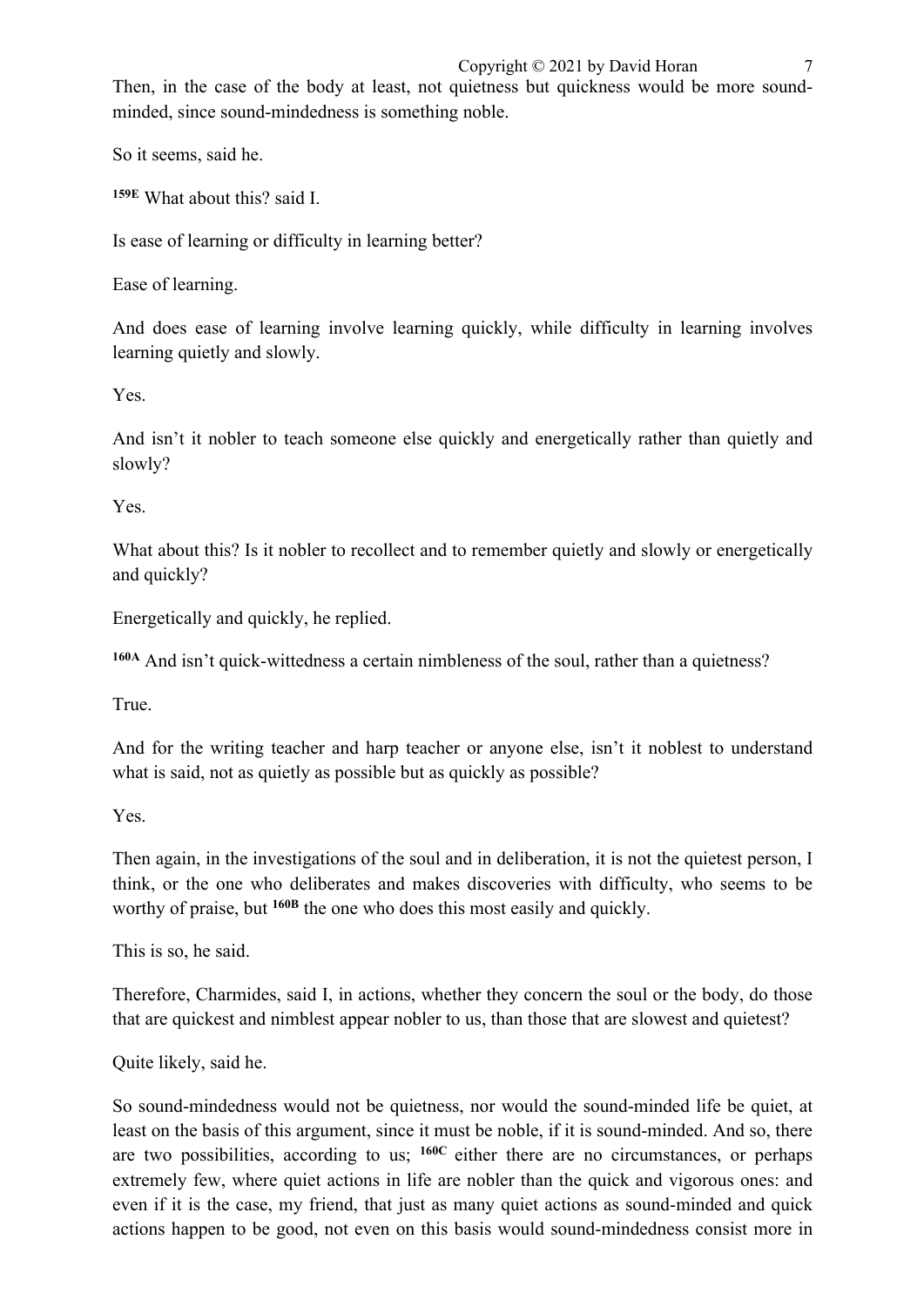acting quietly, than in acting energetically and quickly, either in walking, in talking or in anything else, nor would the quiet orderly life be more sound-minded **160D** than the one that is not quiet, since, in our argument, we included sound-mindedness with the noble, yet the quick actions have turned out to be no less noble than the quiet ones.

I think, Socrates said he, that what you have said is correct.

Then, Charmides, said I, once again, pay even closer attention to yourself, look into yourself, reflect upon the sort of person sound-mindedness makes you, by its presence, and what it must be like in order to produce such an effect, and once you have drawn your conclusions from all this declare, nicely and courageously; **160E** what does it appear to you to be?

And he paused, scrutinised himself very courageously and said; well it seems to me that sound-mindedness makes a person ashamed and produces modesty, and modesty is what sound-mindedness actually is.

Well, said I, didn't we agree, just now, that sound-mindedness is something noble?

Entirely so, he replied.

And aren't the sound-minded men also good?

Yes,

Now could something that does not produce good men be good?

Of course not.

So sound-mindedness is not only noble it is also good.

**161A** Yes, I think so.

What's this? said I, don't you believe Homer when he says:

"Modesty is not a good companion for a needy man."

I do, said he.

So modesty is, it seems, both not good, and good.

Apparently.

And yet, sound-mindedness is good, if its presence really does make people good and not bad.

Why, yes, I think that's how matters stand; just as you say.

Then sound-mindedness would not be modesty, since it actually happens to be **161B** good, while modesty is no more good than bad.

Well, Socrates, it seems to me that what you are saying is correct but consider this: what do you think of the following statement about sound-mindedness? Indeed I have just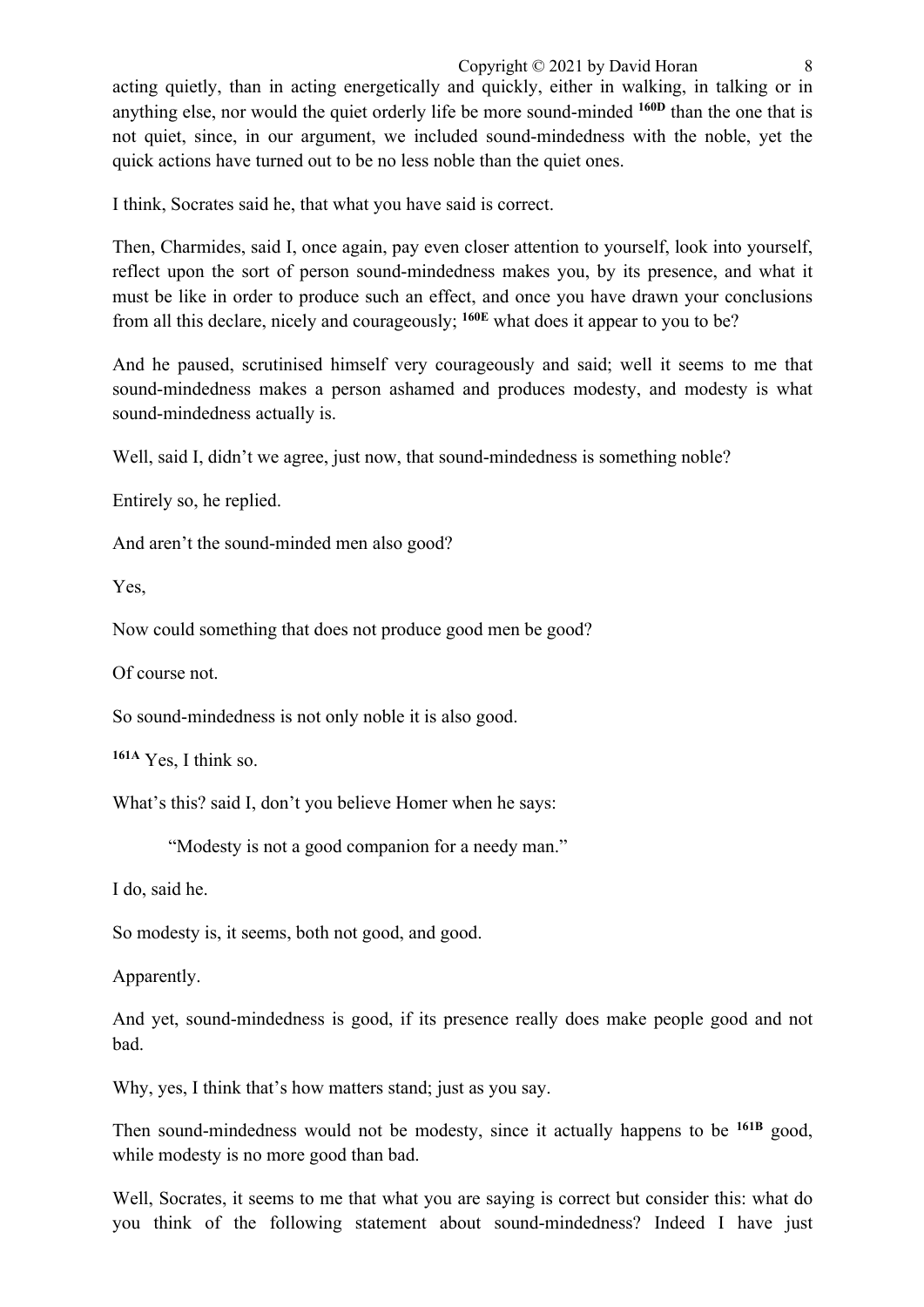remembered hearing someone say that sound-mindedness would be, "doing what belongs to you." Now consider whether the person who said this was correct in saying so, in your opinion.

You wretch, said I, you have heard this from Critias here, or from someone **161C** else who is wise.

It seems he heard it from someone else, said Critias, as it certainly wasn't from me.

Socrates, what difference does it make from whom I heard it? said Charmides.

None, I replied, for we should not really consider who said this, but whether what is being said is true or not.

Now you are speaking aright, said he.

Yes, by Zeus, said I, but if we find out what it means I would be surprised, for it seems like some sort of riddle.

Why is that? he asked.

**161D** Because the speaker, said I, in saying that sound-mindedness is doing what belongs to you, did not intend the words in the way that he expressed them. Or do you think the writing teacher does nothing, whenever he writes or reads?

No, he replied, I think he does something.

So do you think the grammar teacher only writes and reads his own name, or teaches you boys to do this too; or did you write the names of your enemies no less than those of yourselves and your friends?

No less.

Well, in this respect, were you being a busybody, and not being sound-minded, in doing so.

**161E** Not at all.

And yet, you were not doing what belongs to yourselves, if writing and reading is "doing something".

And so they are.

And indeed, my friend, healing, house-building, weaving, or performing any of the tasks of a skill, by any skill whatsoever, is, presumably, "doing something."

Entirely so.

What about this? Do you think a city would be well administered under this law calling upon each person to weave and wash his own garment, to cobble his own shoes, make his own oilflask and scraper, and everything else, on the same principle; that each person should not touch what belongs to others **162A** but work at, and do, what belongs to himself?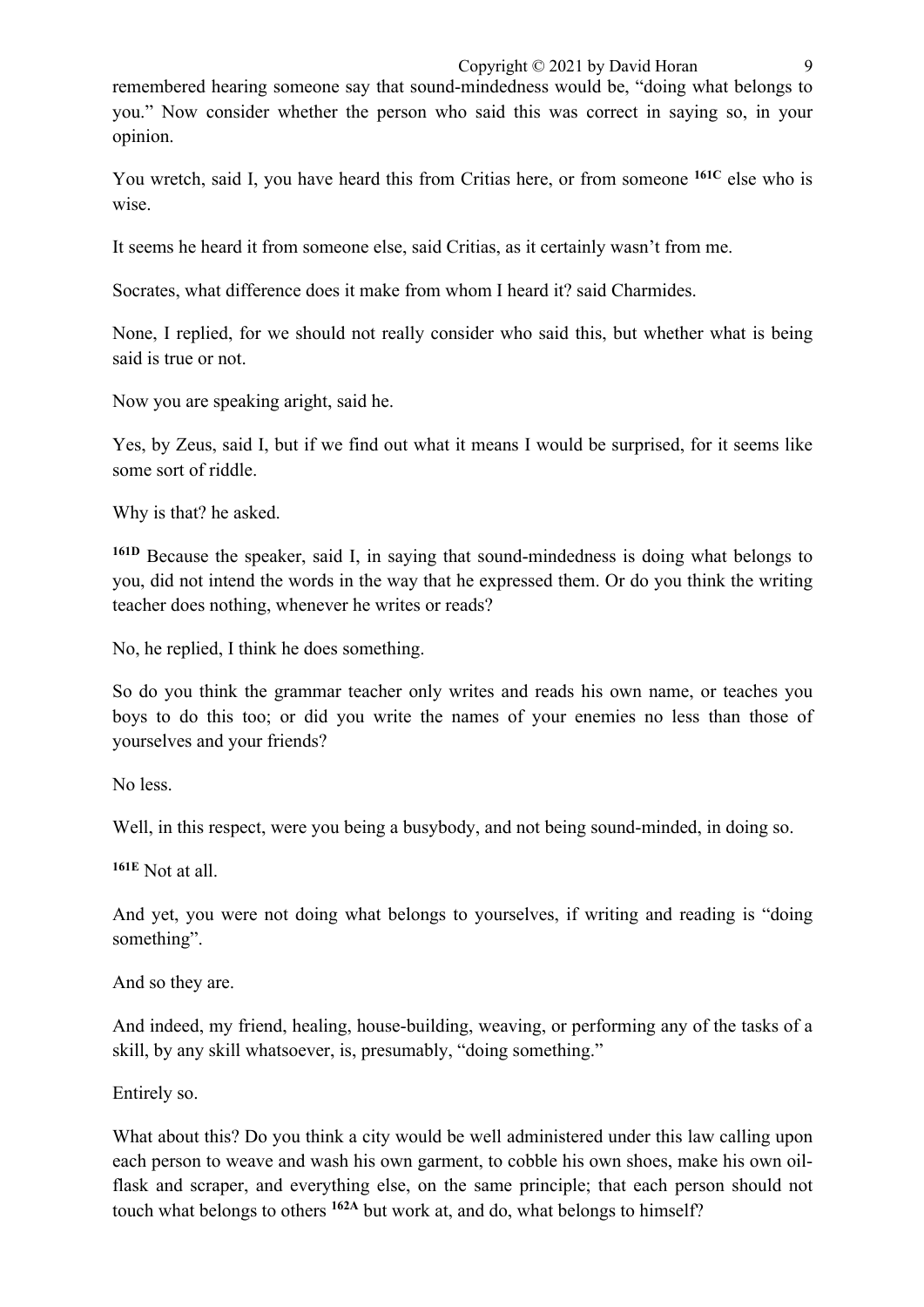No, I don't think so, he replied.

And yet, said I, the city that is administered sound-mindedly would be well administered.

How could it not be, said he?

So performing actions of this sort, and doing what belongs to you in this way, would not be sound-mindedness, said I.

Apparently not.

So the person who said that doing what belongs to yourself is sound-mindedness was, it seems, speaking a riddle, as I said just now. For I presume he was not quite so simple minded. <sup>162B</sup> Or did you hear some foolish fellow saying this, Charmides?

Far from it, he replied, in fact he seemed to be extremely wise.

Well then, I am of the opinion, to an even greater extent, that he posed a riddle as to the difficulty of recognising what exactly "doing what belongs to yourself" is.

Perhaps, said he.

Well what exactly would "doing what belongs to yourself" be? Can you say?

By Zeus, I do not know, he replied, but perhaps even the person who said this, did not know what he intended; yes, why not? And as he said this he smiled and glanced over at Critias.

**162C** Now, Critias had obviously been quite agitated for some time, and being eager to impress Charmides and the company, he had restrained himself, with difficulty, in the previous discussion, but at this stage he was unable to do so. Indeed the suspicion I held now seemed to be all the more true; that Charmides had heard this answer about sound-mindedness from Critias. So Charmides, who did not wish to furnish an account of the answer himself, but wanted Critias to do so instead, kept stirring up **162D** Critias, and pointing out that he himself had been refuted. But Critias couldn't bear this; rather, he seemed to me to be angry with Charmides, just like a poet, with an actor who recites his compositions badly. So he looked at him and said; Charmides, do you really think that if you don't know what exactly the person who said that sound-mindedness is "doing what belongs to yourself" intended, the man himself did not know either?

But, best of men, said I, Critias, it's no surprise **162E** that he doesn't understand this, at his age. But I expect you are likely to know, on account of your age and your experience. So if you concur that sound-mindedness is what this fellow says it is, and you take over the argument, I would much prefer to investigate whether the statement is true or not, along with you.

Yes, I concur, emphatically, and I am taking over, he said.

Well you are acting quite nobly, said I. Tell me then, do you also concur with what I was asking just now: that all craftsmen make something?

I do.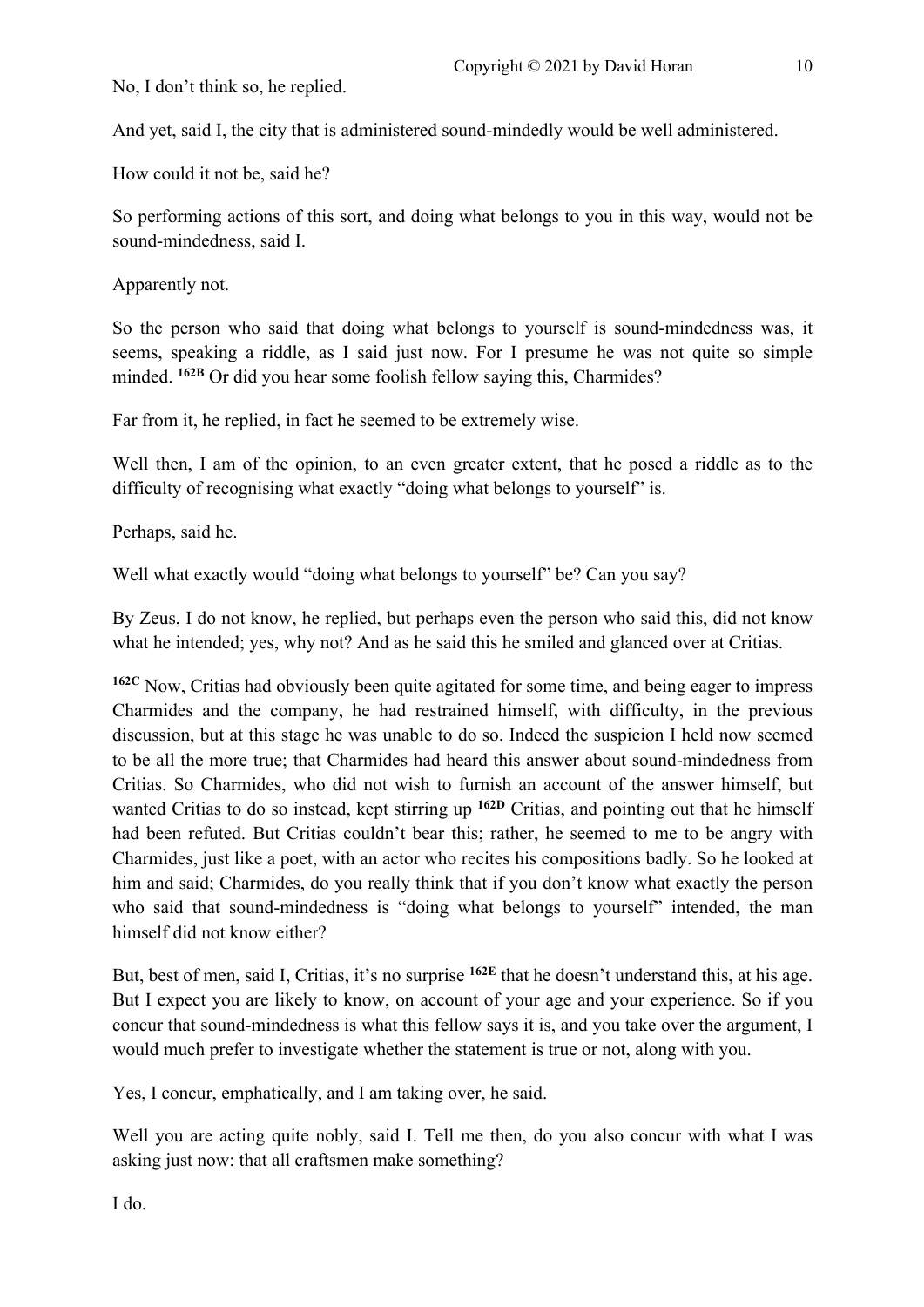**163A** Now do they seem to you to make only what belongs to themselves, or also what belongs to others?

What belongs to others too.

So are they being sound-minded, although they are not making only what belongs to themselves?

Is there any reason why not? he replied.

None, for me at least, said I. But look, there may be one for the man who proposes that sound-mindedness is "doing what belongs to oneself", and then says there is no reason why those who make what belongs to others can't be sound-minded too.

Yes, presumably I have agreed, said he, that those who do what belongs to others, are soundminded, if I agreed that those who make what belongs to others, are sound-minded.

**163B** Tell me, said I, don't you call making and doing, the same?

I certainly do not, he replied. Nor working and making either, for I learned from Hesiod who said that "work is no disgrace." But do you actually think that, if he called the sort of works you referred to just now, "working" and "doing", he could accept that there is no disgrace in someone being a cobbler, a fishmonger or a prostitute? Don't you believe it, Socrates, no, this man too, in my opinion, considered <sup>163C</sup> "making", as other than "doing" and "working", and although something one makes is, sometimes, a disgrace whenever it is not accompanied by nobility, no work is ever a disgrace. For whatever is made nobly and beneficially, these he called works, and he referred to "makings" of this sort as "workings" and "doings". And we should say that he believed that the like of these, alone, are kindred to us, while those that are harmful are all alien. And so we should presume that Hesiod, and any other man of understanding, calls the person doing what belongs to himself, sound-minded.

**163D** Critias, said I, I understood your argument almost as soon as you began; that you call what is kindred to us, and what belongs to ourselves, good, and you call the "makings" of the good people "doings." And indeed I have heard Prodicus drawing thousands of such distinctions about words. Well, I allow you to employ each of the words in any way you wish, only please make clear, in every case, what you are applying the name to. So now, once more, from the beginning, define this more clearly; **163E** the doing or making, or however you wish to name it, of what's good, is this what you say sound-mindedness is?

I do, he replied.

So the person who does what is bad is not sound-minded, but the person who does what is good, is.

Best of men, said he, isn't this how it seems to you?

Never mind that, said I, let's not consider my opinion, at this stage, but what you are now saying.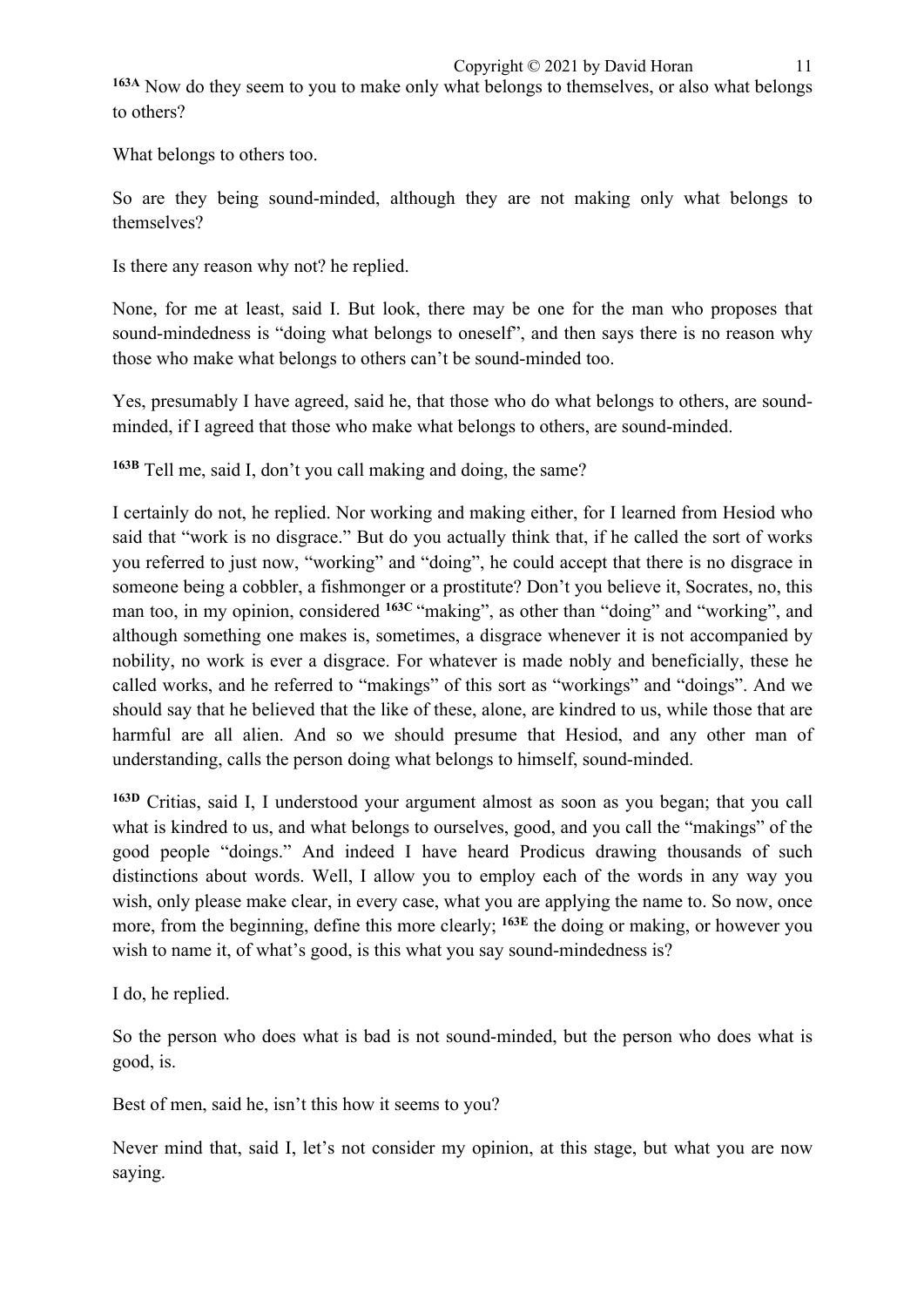**164A** And there is, perhaps, said I, no reason why you shouldn't be speaking the truth. Yet I am wondering if you think sound-minded people are unaware of being sound-minded.

No, I do not think so, he replied.

Didn't you say, a little earlier, I asked, that there is no reason why craftsmen, even those who make what belongs to others, can't be sound-minded?

Yes, I said so, he replied, what of it?

Nothing; but please tell me whether you think a physician, when making **164B** someone healthy, makes something that is beneficial both to himself, and to the person he treats?

I think so.

Isn't someone who is doing this, doing what is needed?

Yes.

Isn't someone who is doing what is needed, sound-minded?

Sound-minded, indeed.

Now is it also necessary for the physician to recognise when he is applying the treatment beneficially and when he is not, and for each of the craftsmen to recognise when he is going to gain an advantage from the work he is doing, and when not?

Perhaps not.

In that case, said I, having done something beneficially, or harmfully, the physician **164C** sometimes does not recognise, himself, how he has done it, even though according to your argument, in doing it beneficially, he has done it sound-mindedly. Isn't this how you put it?

I do.

And so, it seems, in doing something beneficially, even though he does it sound-mindedly, and is sound-minded, he is sometimes unaware, himself, of being sound-minded.

But, Socrates, said he, this could never happen, and if you think that anything I accepted earlier leads, necessarily, to this conclusion, I would rather **164D** retract any of them, and I wouldn't be ashamed to say I had been wrong, rather than ever concede that a person who is, himself, unaware of himself, is sound-minded. Indeed I would almost declare that this is just what sound-mindedness is; recognising oneself; and I go along with whoever set up the inscription like this in Delphi. In fact, I think this inscription was set up, in this way, as an actual salutation of the god, for those who enter, instead of "Hail", because this **164E** salutation, "Hail", is not right, nor should we exhort one another to this, but to "be soundminded." So the god addresses those who enter the temple, in this way, somewhat differently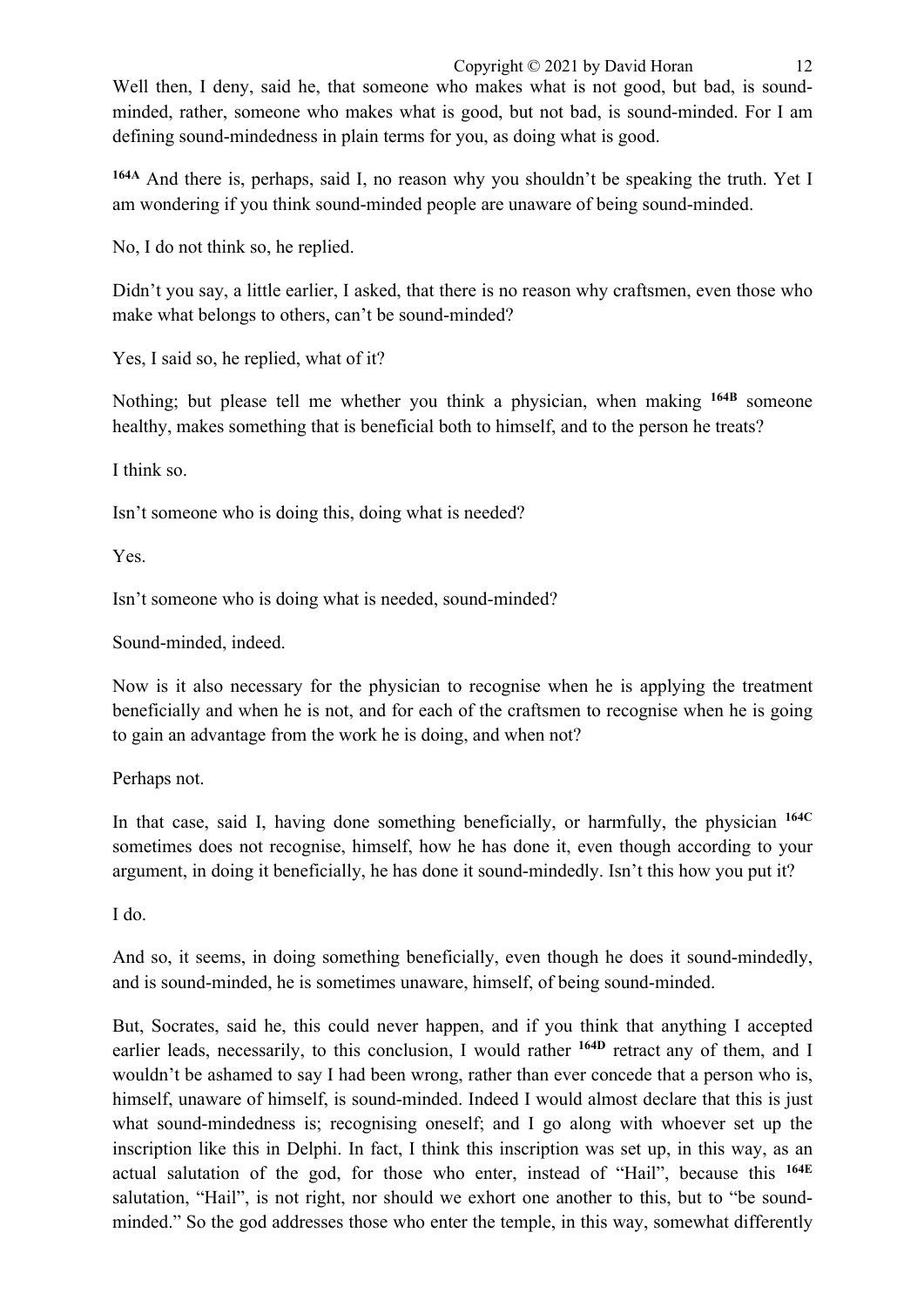than us humans do; and whoever set up the inscription had this in mind, in my opinion. And to anyone who ever enters, he says just one thing "be sound-minded"; so he declares. And indeed he speaks somewhat enigmatically, like a seer, for "Know Thyself" and "be soundminded" are the same **165A** as the inscription declares, and so do I. But someone could presume that they are different, and I think that's what happened to those who dedicated the later inscriptions: "Nothing in Excess" and "Give a Pledge and Ruin is Nigh." In fact these men thought that "Know Thyself" was a piece of advice, rather than a salutation by the god, for the sake of those who enter the temple. Accordingly, they dedicated these inscriptions, so that they could offer advice that was every bit as useful.

Now then, Socrates, the reason why I am saying all this is as follows; I am retracting everything that was said previously, **165B** for you; perhaps you said something on these issues that was more correct, perhaps I did, but nothing we were saying was particularly clear, yet I am prepared, now, to present you with an argument for this, if you still do not accept that sound-mindedness is recognising yourself, yourself.

But, Critias, said I, you are addressing me as if I profess to have knowledge of the issues I am asking you about, and could agree with you if I wanted to; but that is not how matters stand, no, in fact I am investigating anything that is ever put forward, along with you, because I myself do not know. **165C** So I am prepared to say whether I accept, or do not accept, once I have considered this, but please wait until I consider it.

Consider it then, said he,

Yes indeed, said I, I am considering it: well if sound-mindedness is recognising something, it would obviously be a knowledge, and a knowledge of something, wouldn't it?

It would, said he; of yourself.

Isn't medicine knowledge of health? I asked.

Entirely so.

Then, said I, if you were to ask me: "since medicine is knowledge of health, what use is it to us and what does it bring about?" I would reply **165D** that; "it is a considerable benefit, since it brings about health, a noble outcome for us", if you accept this.

I accept this.

Then if you should also ask me; "since house building is the knowledge of building houses, what outcome do I say it produces"? I would say, "houses," and the same goes for the other skills. Now since you say it is knowledge of yourself, you should indeed be able to speak on behalf of sound-mindedness, if you are asked; "Critias, since sound-mindedness is knowledge **165E** of yourself, what noble outcome, for us, does it bring about, worthy of its name?" Come on, speak.

But, Socrates, said he, you are not investigating this correctly, for this knowledge is not, like, in nature, to the other knowledges, nor are the others like one another, but you are conducting the investigation as if they are alike. Tell me then, in the case of the skill of calculation or of geometry, what outcome is there that corresponds to houses in the case of house-building, or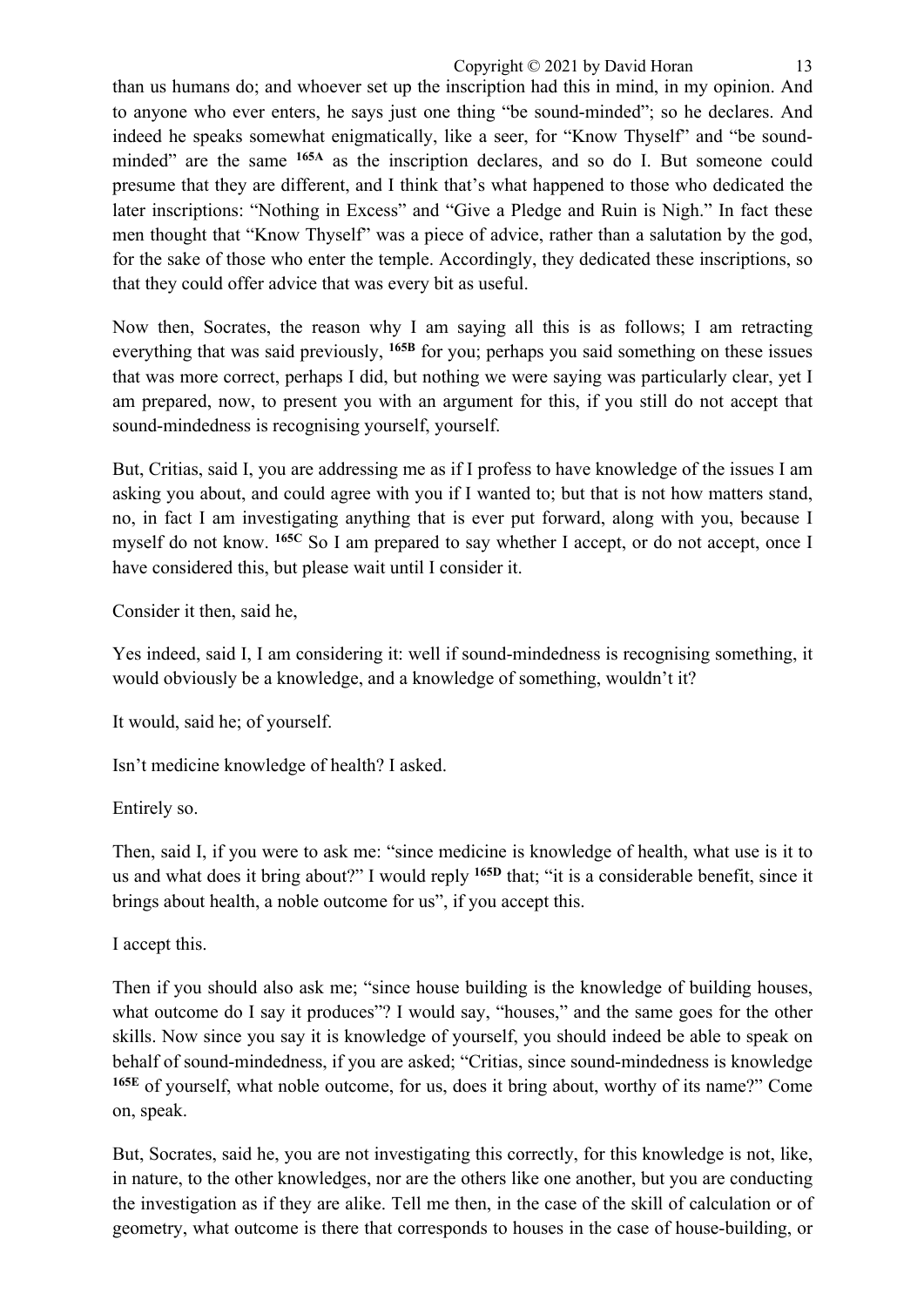Copyright  $\odot$  2021 by David Horan 14 a garment in the case of weaving, or other outcomes like these, the various products, of various skills, that one could point to? Well are you also able to point out **166A** an outcome of this kind, to me, in these two cases? No, you will not be able to do so.

And I replied, what you say is true, but I am able to point out to you, something that each of these knowledges is knowledge of, something that happens to be other than the knowledge itself. For example, calculation is presumably of the even and the odd, how they relate to themselves and to one another, in quantity; is this so?

Very much so, he replied.

Aren't the even and the odd different from calculation itself?

How could they not be?

**166B** Then again, although weighing is weighing of the heavier and lighter weight, the heavy and the light are different from weighing itself. Do you agree?

I do.

Then can you state what it is that sound-mindedness, too, is knowledge of, something that happens to be different from sound-mindedness itself?

That is my point, Socrates, said he. You arrive, in your enquiry, at the very thing that distinguishes sound-mindedness from all the knowledges, but now you are investigating some likeness to the others. But that's not how matters stand; **166C** rather, although all the others are knowledge of another, but not of themselves, this one, alone, is knowledge of the other knowledges and, itself, of itself. And this hasn't escaped your notice, far from it, no, I think you are now doing what you denied you were doing just now; you are just trying to refute me, and you have abandoned the issue that the argument is concerned with.

What an assumption to make, said I; that if I am refuting you, as best I can, I am refuting you from any other motive than the very motive from which I would also scrutinise what I myself **166D** am saying; for fear that I might ever, unwittingly, be thinking I know something, when I do not know. And so I now declare that this is what I am doing; considering the argument, most of all for the sake of myself, but also, perhaps, for my other companions; or don't you think it is a good, common to almost all of humanity, that each of the things that are, come to be seen, clearly, just as it is?

I do, Socrates, said he, very much so.

Then, blessed man, be bold in answering the question, based on how it appears to you, and never mind whether it is Critias or **166E** Socrates who is being refuted; just apply your mind to the argument itself, and consider how exactly it turns out under examination.

Yes, said he, that's what I'll do, since what you are saying sounds reasonable to me.

Then, said I, explain; what are you saying about sound-mindedness?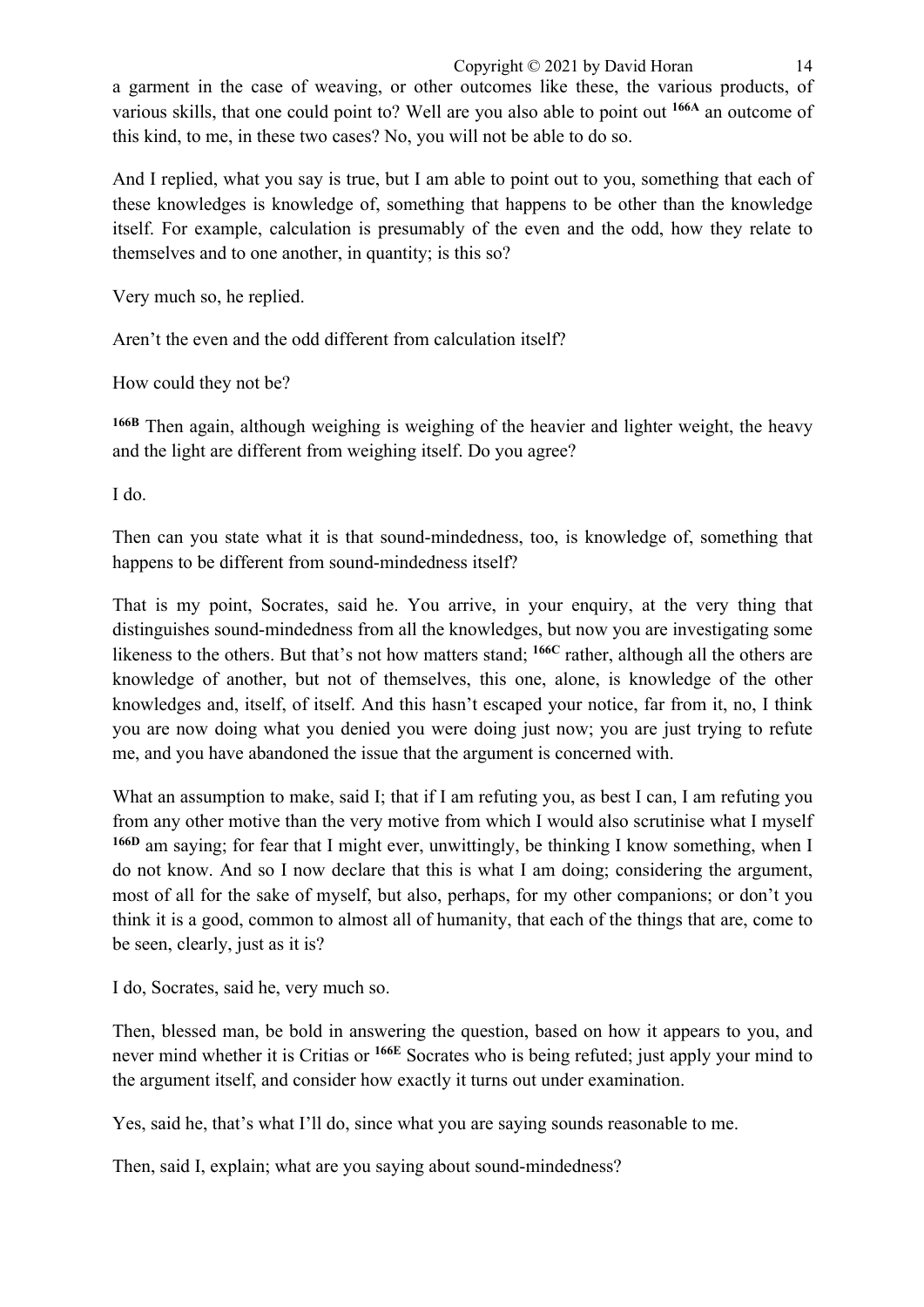Well, said he, I am saying that, of all the other knowledges, it alone is knowledge, both of itself, and the other knowledges.

In that case, said I, wouldn't it also be knowledge of lack of knowledge, if it is, indeed, knowledge of knowledge?

Entirely so, he said.

**167A** So, only the sound-minded man will, himself, recognise himself, and will be able to examine what he happens to know, and not know. And, in like manner, he will have the power to determine what other people know, and think they know, and what he himself<sup>1</sup> thinks he knows, but does not know. No one else will be able to do this. And this is what being sound-minded, and sound-mindedness, and recognising yourself, yourself, actually are: knowing what one knows, and what one does not know. So, is this what you mean?

I do, he replied.

Then, once more, said I: "the third time for the Saviour," as if we were starting **167B** anew, let's first examine whether something like this is possible or not: knowing that one knows, and that one does not know, what one knows, and what one does not know. And secondly, if this is at all possible, let us consider what benefit we would derive from knowing this.

Yes, said he, we should consider this.

Come on, then, Critias, said I, let's see if you turn out to be more resourceful than I am in dealing with these matters. For I am actually perplexed; shall I tell you why I am perplexed?

Yes, certainly, he said.

Well, said I, if it is as you were just saying it is, wouldn't all these be a single knowledge, which is **167C** not knowledge of anything else, except itself and the other knowledges? And what's more, this same knowledge is knowledge of lack of knowledge.

Entirely so.

Do you see, my friend, how strange the assertion we are trying to make, actually is? For in other cases, if you consider them, the same situation will, I think, surely seem impossible to you.

In what way and, in what cases?

In the following cases: indeed you need to decide if, in your opinion, there is some seeing which is not a seeing of whatever the other seeings are seeings of, but is, rather, a seeing of itself and the other seeings, and of lack of seeing too, in like manner; and even though it is a seeing, it sees no colour, **167D** just itself and the other seeings. Does something like this seem to you to be the case?

By Zeus, not to me.

 $<sup>1</sup>$  Following the manuscripts here.</sup>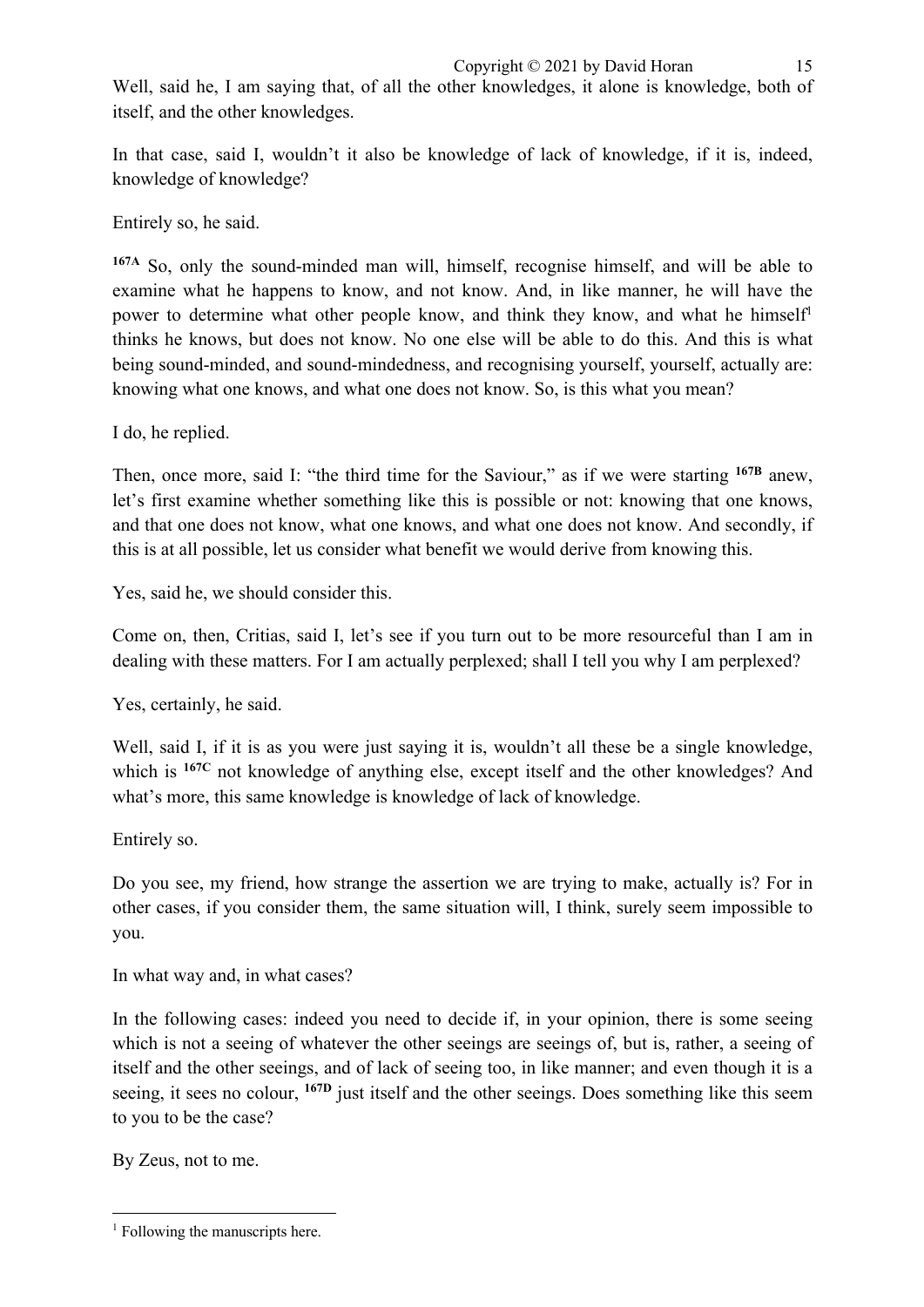And what about hearing that does not hear a single sound, but does hear itself, and the other hearings, and lack of hearing?

No, not this, either.

Then, to sum up, in the case of all the sense perceptions, does it seem to you that there is any perception, that is perception of perceptions, and of itself, whilst perceiving nothing of what the other perceptions perceive?

It doesn't seem so to me, at any rate.

**167E** Well, do you think there is any desire that is not a desire for any pleasure at all, but for itself, and the other desires?

Of course not.

Nor indeed, I presume, is there a wish, that wishes for nothing good, but does wish for itself, and the other wishes.

Indeed not.

And would you say that there is a kind of love, that happens to be a love of nothing noble, but is love of itself, and the other loves?

Not I, he replied.

And have you ever observed any fear that fears itself, and the other **168A** fears, but does not fear anything dreadful at all?

I have not observed one, he replied.

Or an opinion, that is an opinion of opinions, and of itself, but forms an opinion of nothing that the others form opinions of.

Not at all.

But, we are saying, it seems, that there is some knowledge that is of this kind; one that, although it is knowledge of nothing that is learned, is yet a knowledge of itself, and the other knowledges.

We are saying so, indeed.

But if it turns out that there really is such a knowledge, isn't it strange? Indeed we should not yet affirm, definitely, that there is not, rather we should still consider whether there is such knowledge.

**168B** Correct.

Come on then, this knowledge is knowledge of something, and it possesses a power of this kind, so as to be "of something". Isn't this so?

Entirely so.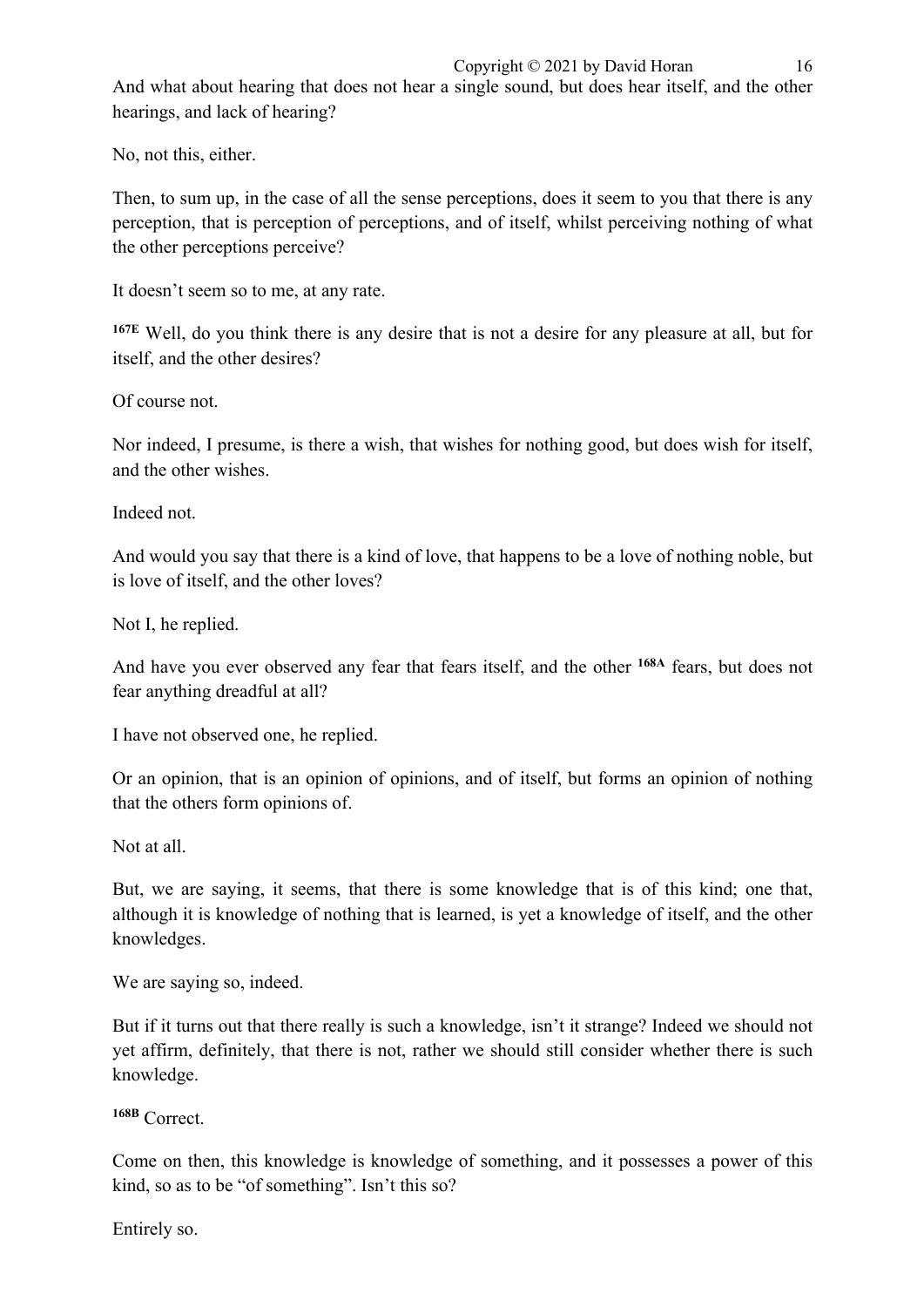And indeed, we say the greater possesses a power of this kind, so as to be greater "than something".

It possesses it, indeed.

If, indeed, it is to be greater, won't it be greater than something lesser?

Necessarily.

Now if we were to discover some greater, that is greater than the "greaters", and than itself, but greater than nothing that the other "greaters" are greater than, presumably, it would be, entirely **168C** in the following situation: if it were indeed greater than itself, it would also be less than itself, wouldn't it?

Necessarily, Socrates, very much so.

What's more, if something is a double of the other doubles, and of itself, it would be a double of the others, and of itself, which is then, of course, a half; for a double is, presumably, double, only of a half.

True.

Won't then what is more than itself, also be less than itself; what is heavier, lighter; what is older, younger; and in the same way, in all **168D** other cases, won't whatever has the power of itself, directed towards itself, also possess the being, towards which its power was directed? I mean something like the following: we say that hearing, for instance, would be hearing of nothing else except sound; is this so?

Yes.

In that case, if hearing is indeed to hear itself, it must hear itself as possessing sound, for otherwise, it would not hear.

Most necessarily.

Seeing too, I presume, best of men, if it is indeed to see itself, needs, itself, to possess some colour, for seeing could never see **168E** anything devoid of colour.

Indeed it could not.

Well, Critias, do you see that, so far, in working through this, in some cases it appears absolutely impossible to us, and in other cases barely credible, that they have the power of themselves directed towards themselves? In fact, in the case of magnitude and quantity and the like, it is absolutely impossible, isn't it?

Entirely so.

Then again, hearing and seeing, and even motion itself moving itself, and heat burning itself, and all other cases of this sort, would be met with incredulity **169A** by some, but perhaps not by others. So, my friend, there is a need for some great man who will determine, satisfactorily, in all cases, whether none of the things that are have, by nature, the power of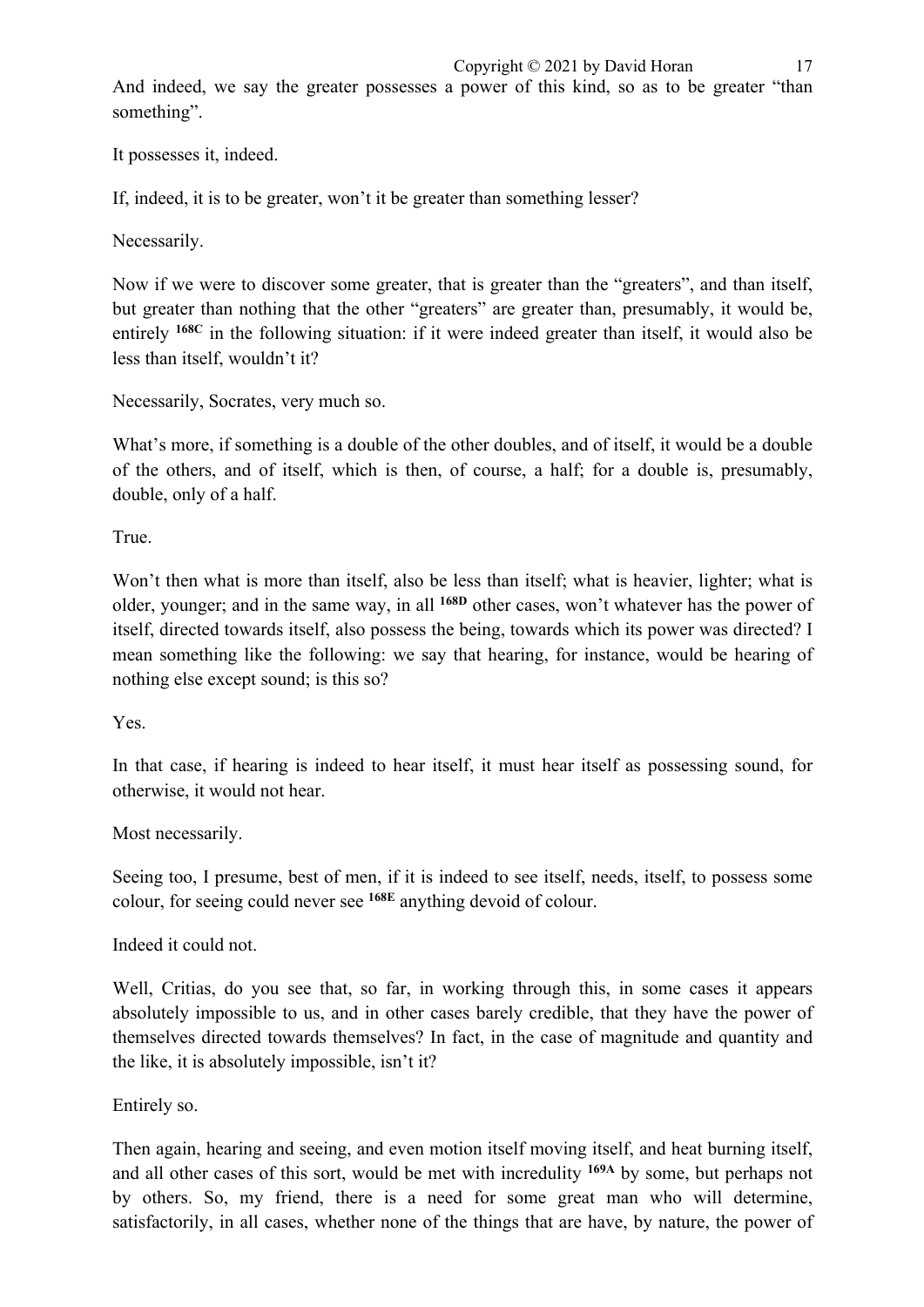themselves directed towards themselves, <sup>2</sup> rather than something else, or whether some do, and others do not. And if there are cases where their power is directed towards themselves, is there, among them, a knowledge which we declare to be sound-mindedness? Therefore I am also unable to affirm, definitely, either that this can happen, that there is a knowledge of knowledge, **169B** or even if there definitely is, I cannot accept that this is sound-mindedness, until I consider whether something like this would benefit us, or not; for I actually have a presentiment that sound-mindedness is something beneficial and good. So, son of Callaeschrus, since you propose that sound-mindedness is knowledge of knowledge and, indeed, of lack of knowledge, you should first show that what I was just speaking of is possible, and then, that as well as being possible, is also beneficial, **169C** and you will, perhaps, satisfy me that what you are saying about what sound-mindedness is, is correct.

Well when Critias had heard all this, and saw how perplexed I was, then, like people who see others yawning in front of them and do the same thing themselves, he seemed to me to have been forced by my perplexity, and been overcome by perplexity himself. Now since he was a man with an enduring reputation, he felt ashamed before the company, and was unwilling to accept my point, that he was incapable of making the distinctions I was asking him **169D** to make and, to hide his perplexity, he didn't say anything definite.

So in order that our argument might proceed, I said; but, Critias, if you like, let's accept, for now, that there can be a knowledge of knowledge, and we shall consider, on another occasion, whether this is indeed the case or not. Come on then, if this is entirely possible, is it any more possible to know what one knows, and does not know? Since, surely, according to us, this is recognising yourself, and being sound-minded. Is this so?

Entirely so, said he, I presume that follows, at least. For **169E** if someone has knowledge that, itself, recognises itself, such a person would be just like what he possesses; just as, when someone possesses speed, he is fast; when someone possesses beauty, he is beautiful; and when he possesses recognition, he recognises; and when someone possesses recognition itself, of itself, he himself will then, presumably, be recognising himself.

I am not, said I, disputing the contention that whenever someone possesses that which recognises itself, he himself, will recognise himself, but why it is necessary for someone who possesses this, to know what he knows and what he does not know.

**170A** Because, Socrates, this is the same as that.

Perhaps, said I, but I'm afraid I am still in a similar predicament, as ever, for I do not understand how knowing what one knows, and knowing what someone does not know, are the same as self-knowledge.

What do you mean? he asked.

As follows, I replied: assuming that there is knowledge of knowledge, will it be able to do anything more than make a distinction whereby, of these two, this is knowledge and this is not knowledge?

No, that's the extent of it.

<sup>2</sup> Following Schleiemacher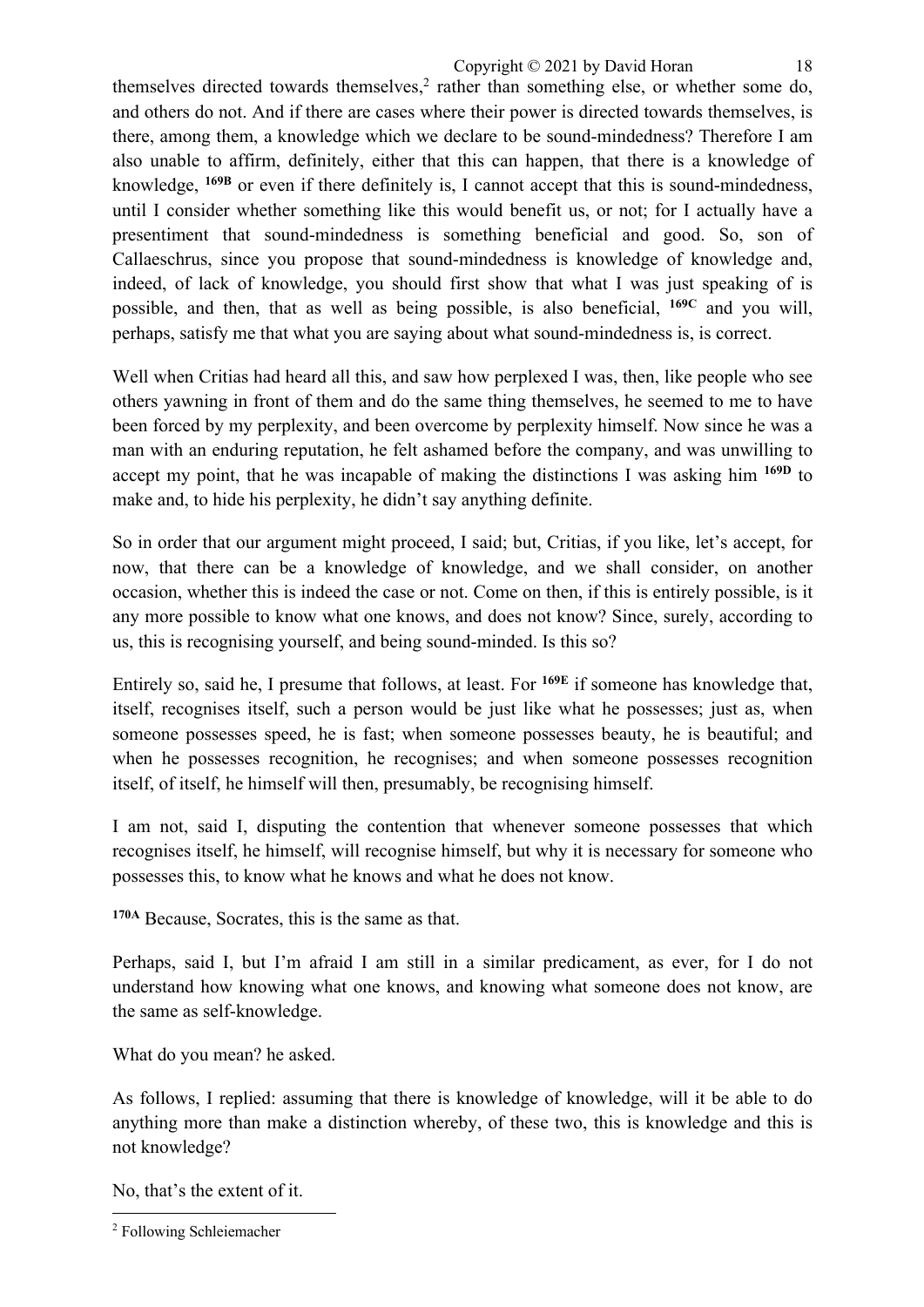Now, are knowledge and lack of knowledge of health, <sup>170B</sup> and knowledge and lack of knowledge of justice, the same?

Not at all.

No; one, I believe, is medicine; the other is statesmanship, while knowledge is nothing but knowledge.

How could it not be?

In that case, if someone were not to have the additional knowledge of health and justice, but recognised knowledge alone, since he had knowledge of this alone, he would be likely to recognise that he has knowledge of something, and that he has some knowledge, concerning himself, and concerning the others too; is this so?

Yes.

But, how will he recognise what he knows by means of this knowledge? For he recognises **170C** what is healthy by medicine, but not by sound-mindedness, and what is harmonious by music, but not by sound-mindedness, and house building by construction, but not by soundmindedness, and the same goes for them all; isn't this so?

Apparently.

But if, indeed, sound-mindedness is only knowledge of knowledges, how will he know, by this, that he is recognising what the healthy is or what house building is?

He won't; not at all.

Then someone ignorant of this will not know what he knows; he will only know that he knows.

So it seems.

<sup>170D</sup> So being sound-minded would not be this; knowing what one knows and what one does not know, but only, it seems, knowing that one knows and that one does not know.

Quite likely.

Nor will this person be able to examine whether someone else, who claims to know something, knows or does not know what he claims to know. Rather, it seems, he will only recognise that the man has some knowledge, but sound-mindedness will not enable him to recognise what the knowledge is knowledge of.

Apparently not.

**170E** So he won't be able to judge who is pretending to be a physician, when he is not, and who is truly so, nor who else is knowledgeable and who is not. Let's consider it as follows: if the sound-minded person or anyone else at all is going to recognise who truly is a physician and who is not, there is something he will not do; he will surely not discuss medicine with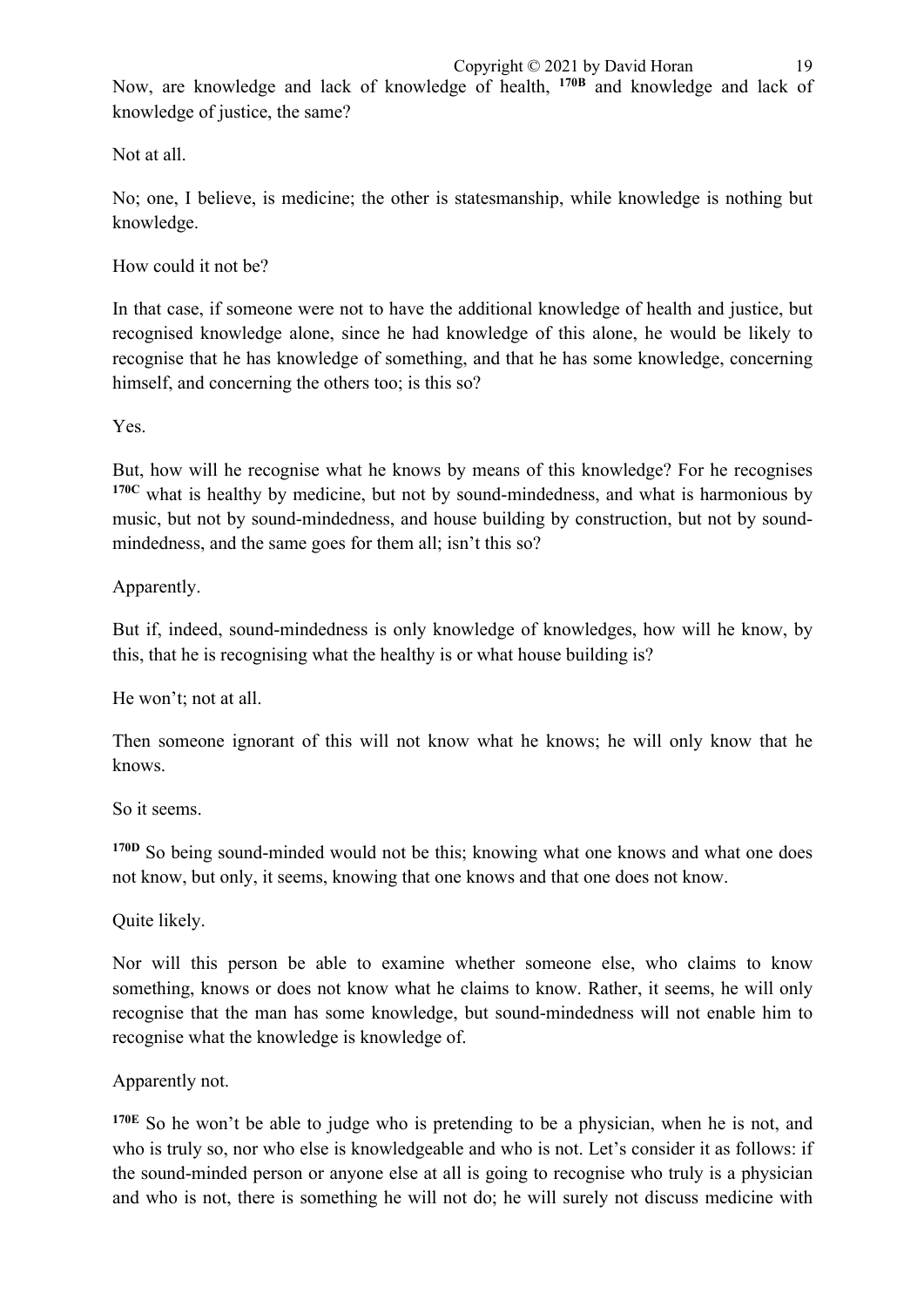him, for the physician, as we said, has knowledge of nothing except health and disease. Isn't that so?

Yes, just so.

And yet, he knows nothing about knowledge, since we assigned this to sound-mindedness alone.

Yes.

Then the physician knows nothing about medicine, since medicine **171A** happens to be knowledge.

True.

So the sound-minded person will recognise that the physician has some knowledge, but if it is necessary to apprehend what it is, won't he need to consider what it is knowledge of? Or isn't each knowledge defined by this, not only as knowledge, but also as a particular knowledge, by being knowledge of certain things?

By this, yes indeed.

And medicine, then, is marked off as different from other knowledges by being the knowledge of health and disease.

Yes.

Doesn't someone who wishes to consider medicine **171B** need to consider it in respect of the things it is concerned with, not, of course, in respect of the things it is not concerned with, that is, in respect of what is external to it?

Of course not.

So anyone considering this aright will investigate how the physician is a physician, in relation to cases of health and disease.

So it seems.

Won't he do so by considering whether, what is said, or done, in these cases, is spoken truly and done correctly?

Necessarily.

Now would someone without medical knowledge be able to follow up on either of these?

Not at all.

**171C** Then it seems no one else except the physician, could do so, certainly not the soundminded man; for in that case, in addition to his sound-mindedness, he would be a physician.

That is the case.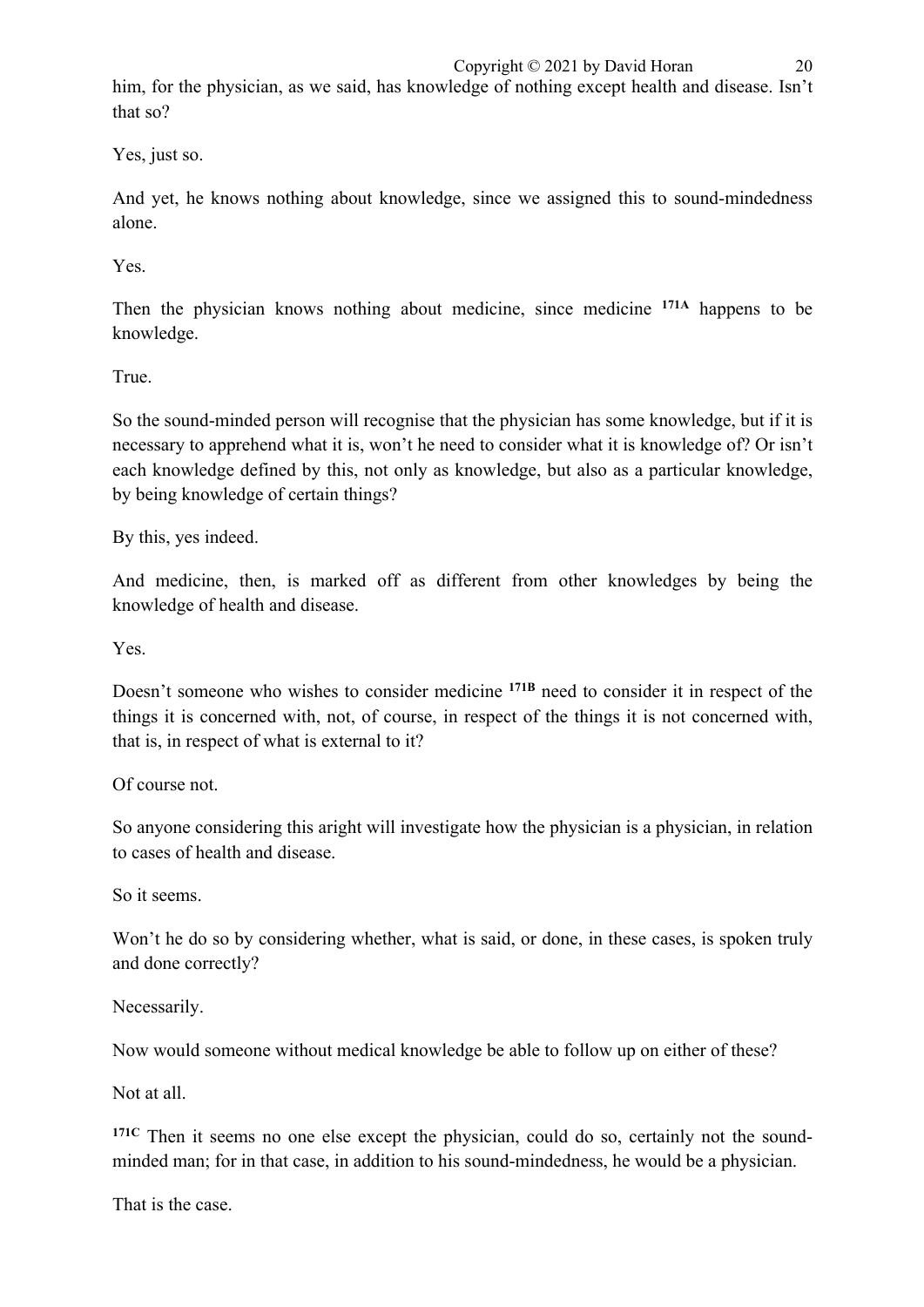So, it is all the more evident that, if sound-mindedness is knowledge only of knowledge, and of lack of knowledge, it will be unable to distinguish between a physician who is knowledgeable in respect of that skill, and one who is not knowledgeable, yet pretends to be such, or thinks he is such, nor anyone else who is knowledgeable in any matter at all, apart from someone with a similar skill to his own, as in the case with other practitioners.

## Apparently so, he said.

**171D** Well then, Critias, said I, if sound-mindedness is like this, what benefit might we still derive from it? For if, as we have been proposing all along, the sound-minded person knows what he knows, and knows that he knows this, and knows what he does not know, and knows that he does not know this, and he is able to investigate this same state of affairs in someone else, then we affirm that it would be of enormous benefit, for us, to be sound-minded. For, we would live out our life free from error; ourselves, and those who possess sound-mindedness, and anyone else who comes under our rule. Nor indeed **171E** would we attempt to do things we did not have knowledge of, rather we would find people who were knowledgeable and hand matters over to them. Nor would we trust others who had come under our rule to do anything else, apart from what they were going to do in the right way, and this would be something they had knowledge of. And in this way, under sound-mindedness, a household will be nobly managed, a city nobly governed, and so on for anything else that sound-mindedness might rule over. For with error eliminated, **172A** and correctness in the ascendant, people in this situation necessarily fare nobly, and well, in everything they do, and those who fare well are blessed. Well, isn't this how we were speaking about sound-mindedness, Critias, when explaining the extent to which knowing what one knows, and does not know, would be good?

Yes, certainly, that's how.

But now you see, said I, that no knowledge, anywhere, has proved to be like this.

I see, he said.

**172B** Well then, I asked, does sound-mindedness, which we are now discovering to be knowing knowledge and lack of knowledge, possess this good? Will someone who possesses this learn whatever else he learns, more easily, and will everything appear to him in greater clarity, since in addition to the particular thing he learns, he will also behold the knowledge? And will he better scrutinise others about what he himself has learned, while those who conduct the scrutiny in the absence of this, will do so in a less effective and inferior manner? So, my friend, are these the sorts of **172C** benefits we shall derive from sound-mindedness, or are we looking upon it as something greater, and requiring it to be something greater than it actually is?

That may very well be the situation, he replied.

Perhaps, said I, and perhaps we investigated nothing useful. My evidence is the fact that, if it is like this, some strange things about sound-mindedness are becoming plain to me. Indeed, let's look at it, if you wish, by conceding that it is possible to have knowledge of knowledge, and let's not withdraw **172D** what we proposed at the outset; that sound-mindedness is knowing what one knows, and what one does not know; let's accept this. And having accepted all this, let's consider, even better, whether it will actually benefit us at all, if it is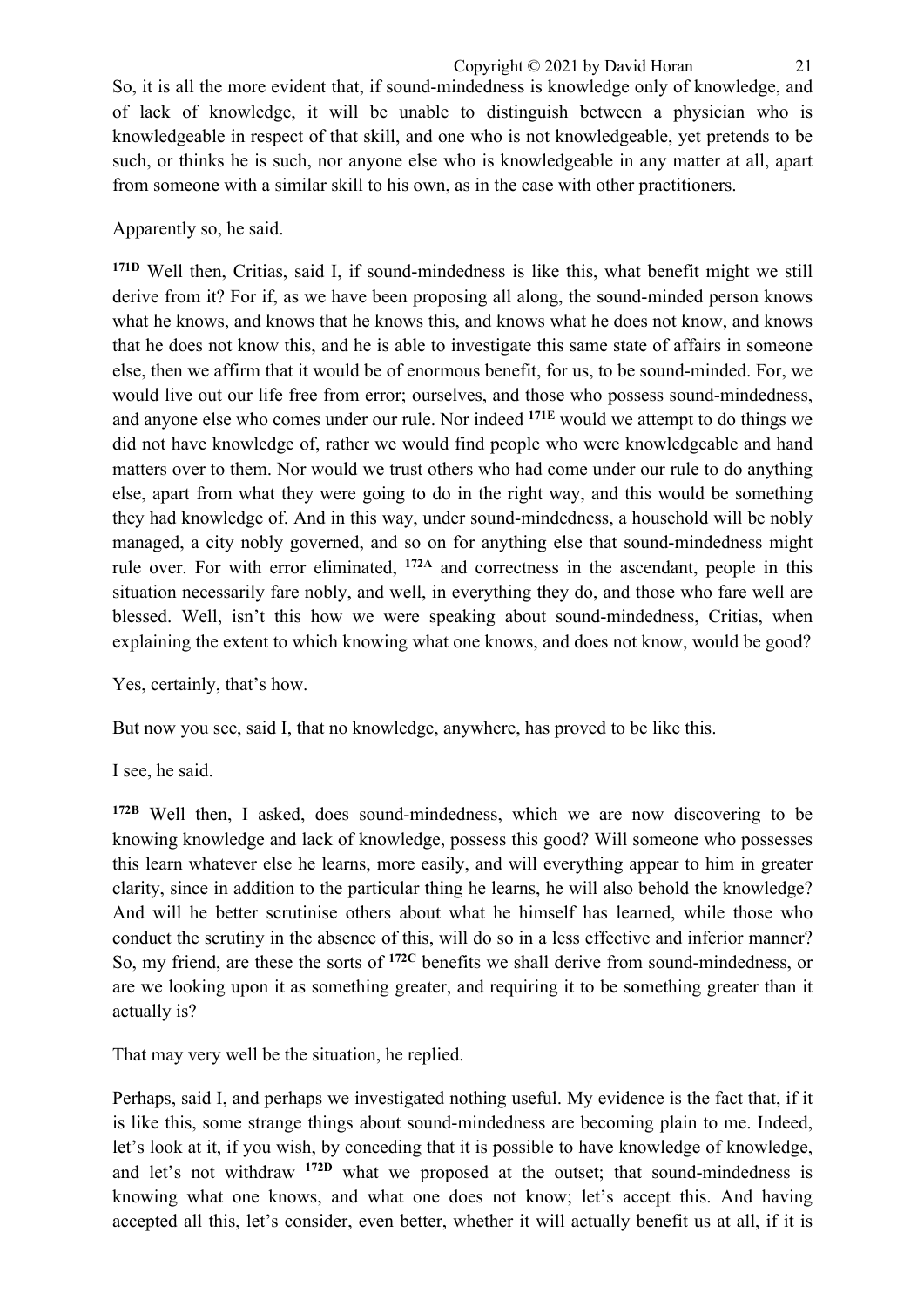like this. For I don't think we were right in agreeing, just now, that sound-mindedness would be a great good when presiding over the management of households and cities, if it were like this.

How so? he asked.

Because, said I, we agreed quite readily that it would be an enormous good for humanity if each of us were to do what he knows, and were to hand over what he does not know to others, who are knowledgeable.

**172E** Well, said he, were we not right to agree to this?

I don't think we were, said I.

What you are saying is truly strange, Socrates, said he.

Yes, by the dog, said I, that's how it seems to me too, and when I noticed this at the time, and just now, I said that strange things were dawning upon me, and that I was afraid that we might not be considering this aright. For, in truth, if sound-mindedness really is like this, it is not at all obvious **173A** to me that it is productive of good, for us.

How so? Said he. Speak, so that we may understand what you mean too.

Although I think I am talking nonsense, said I, nevertheless, it is necessary, at least, to consider what is dawning upon us, and not pass on, aimlessly, if one cares about oneself, even a little.

Yes, well expressed, said he.

Then hear my dream, said I, whether it has come through horn or through ivory. For if soundmindedness, being as we are now defining it, were to rule us, as much as possible, everything would surely be done based upon knowledge **173B** and no one, claiming to be a pilot, when he isn't, could deceive us, nor could a physician, a general, or anyone else pretending to know something he does not know, go undetected. Then under these circumstances, what other outcome could there be, for us, except that our bodies be healthy, more so than now, that we be safe amid the perils of the sea and of warfare, and that all **173C** our equipment, our clothes, our shoes, and everything we make use of, and much else besides, be made for us in a more skilful manner, through recourse to true practitioners? And, if you wish, let us also concede that divination is knowledge of what is to come, and that sound-mindedness, when presiding over this, will turn away the pretenders and install the true diviners for us, as prophets of what is to come. I accept that the human race, equipped in this way, would act and live knowledgeably, **173D** since, sound-mindedness, acting as guardian, would not allow lack of knowledge to creep in and work alongside us. But we are not yet able to understand that, by acting knowledgeably, we would act well and would be blessed, my friend, Critias.

And yet, said he, you will not easily find some other end of acting well, if you reject acting knowledgeably.

Well, said I, besides this, teach me a little more. "Knowledgeably" of what? Do you mean of shoe-making?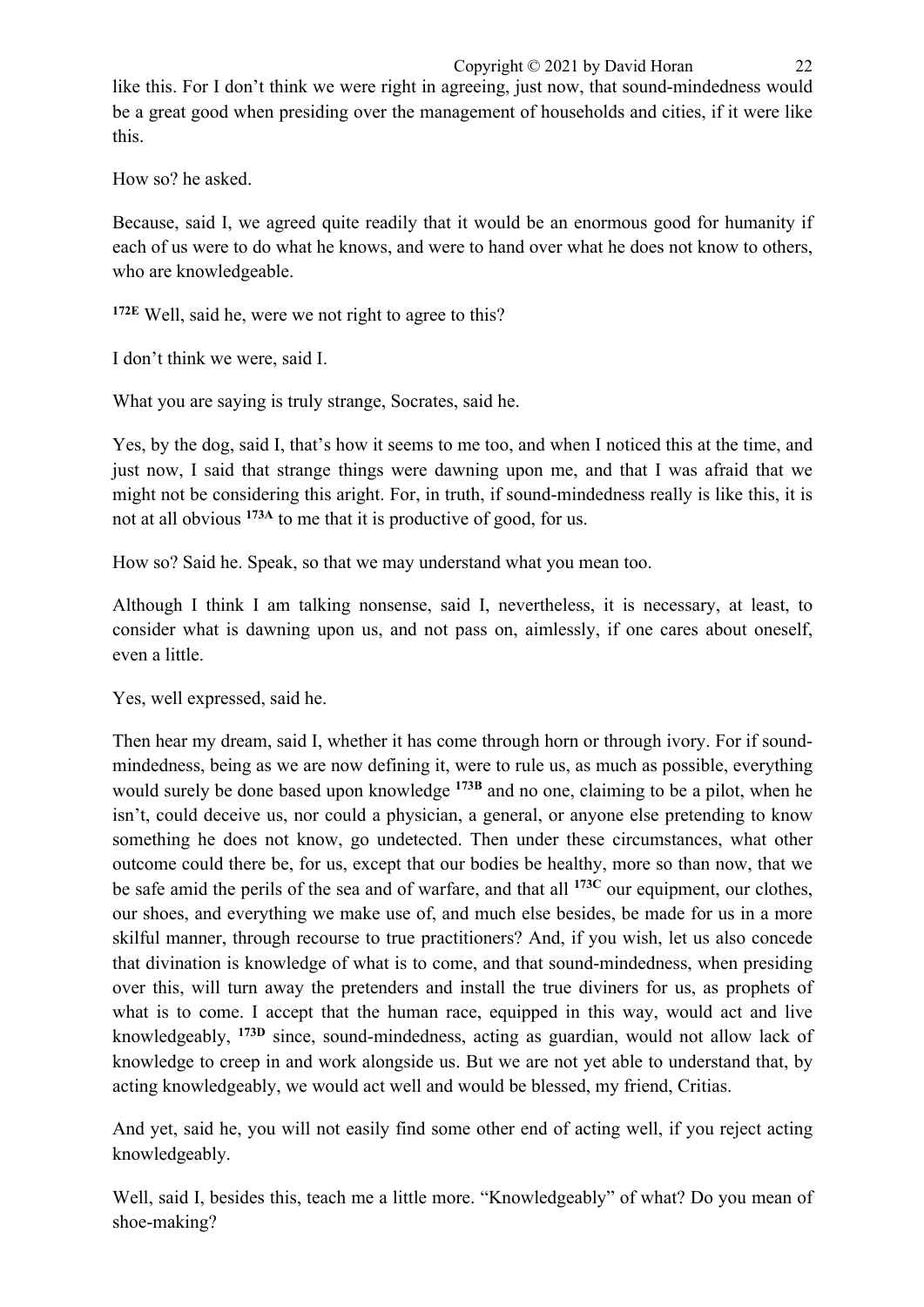**173E** By Zeus, no.

Of brass-working, then?

Not at all.

Of wool then, or of wood, or something else of this sort?

Of course not.

In that case, said I, we are no longer abiding by the statement that someone living knowledgeably is blessed. For you do not accept that these people, although they live knowledgeably, are blessed; no, you seem to me to define the blessed man as living knowledgeably in particular respects. And perhaps you are referring to the man I just spoke of, the one who knows all that is to come, the diviner; are you referring to this **174A** man, or to someone else?

I am referring, said he, both to this man, and to someone else.

To whom? I asked. Isn't it someone like this; someone who, in addition to all that is to come and all that has come to be, might also know all that now is, and might be ignorant of nothing? Let us propose that there is such a man. Indeed I don't think you would say that anyone alive is more knowledgeable than this.

Of course not.

Well I am longing to know this besides: which of the knowledges makes him blessed, or are they all alike in this respect?

No, they are not at all alike, he replied.

**174B** Then what particular sort of knowledge is it? Among things that are, and things that have come to be, and things that will come to be, this is the knowledge by which we know, what? Well is it the knowledge by which I know draught-playing?

What? Draught-playing! said he.

Is it calculation then?

Not at all.

Is it health then?

More so, he replied.

The particular knowledge I am referring to is the one by which we know what?

That by which we know the good and the bad, said he.

You wretch, said I, you have been dragging me around in a circle all the time, concealing the fact that it is not living knowledgeably that makes us do well and be blessed, **174C** not even knowledge of all the other knowledges together, but this one knowledge alone, the one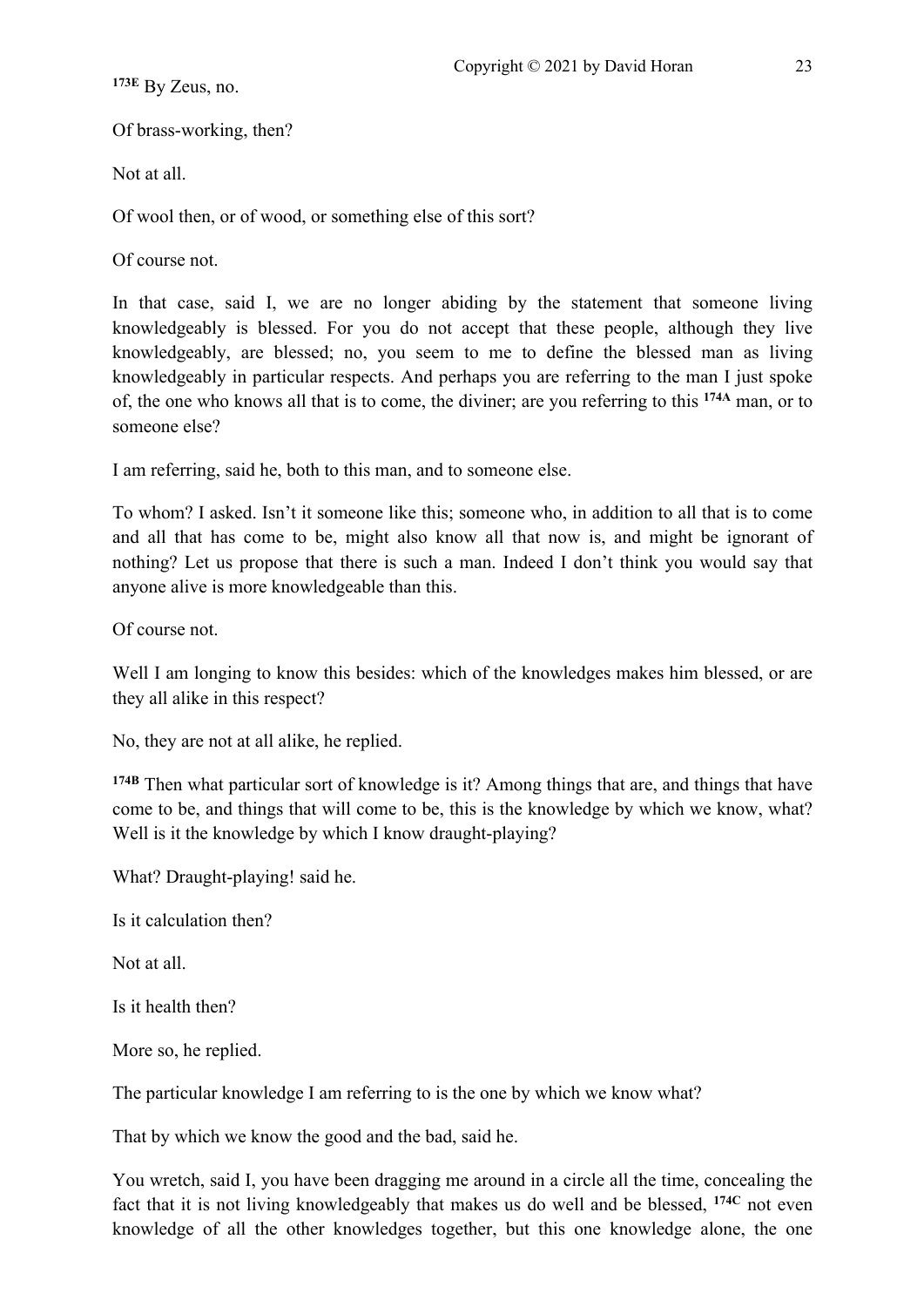Copyright © 2021 by David Horan 24 concerned with the good and the bad. So, Critias, if you are prepared to take this knowledge away from the other knowledges, will medicine make us healthy, any the less, or shoemaking make shoes, or weaving make clothes, any the less, or piloting prevent us from dying at sea, or generalship from dying in battle, any the less?

No less, said he.

But, friend Critias, in the absence of this knowledge, we lose out on having each of these tasks done **174D** well and beneficially.

That's true.

And yet, this knowledge, it seems, is not sound-mindedness, but a knowledge whose function is to benefit us. For, it is not the knowledge of knowledges and their lack, but of good and bad, and so, if this is beneficial, then sound-mindedness would be something else, for us.

But why would this knowledge not be beneficial? For, if sound-mindedness really is knowledge of knowledges, it also presided over **174E** the other knowledges, and would surely be of benefit to us, by ruling over this knowledge concerning the good.

And would this knowledge make us healthy, said I, and would medicine not do so? And would this perform the other functions, belonging to the other skills, and would each of them not perform its own function? Or didn't we affirm some time ago that it is the knowledge of knowledges, and of lack of knowledge, alone, and of nothing else? Isn't this so?

Yes, apparently.

Then it will not be an artificer of health, will it?

Of course not.

**175A** For health belonged to a different skill, didn't it?

To a different one, yes.

Nor is it an artificer of benefit, my friend, for, again, we assigned this function to another skill just now, didn't we?

Yes, certainly.

How then will sound-mindedness be beneficial when it is not the artificer of a single benefit?

It is not beneficial at all, Socrates, so it seems, at least.

Do you see, Critias, that I had good reason for my fears, a while ago, and that I was justified in accusing myself of not considering anything useful in relation to sound-mindedness? For, presumably, what is agreed **175B** to be the noblest thing of all, would not have appeared to be devoid of benefit to us, if I had been of any use in conducting a proper investigation. But now we have the worst of it in every way, and we are not able to discover, to which of the things that are, the law giver ever gave this name, sound-mindedness.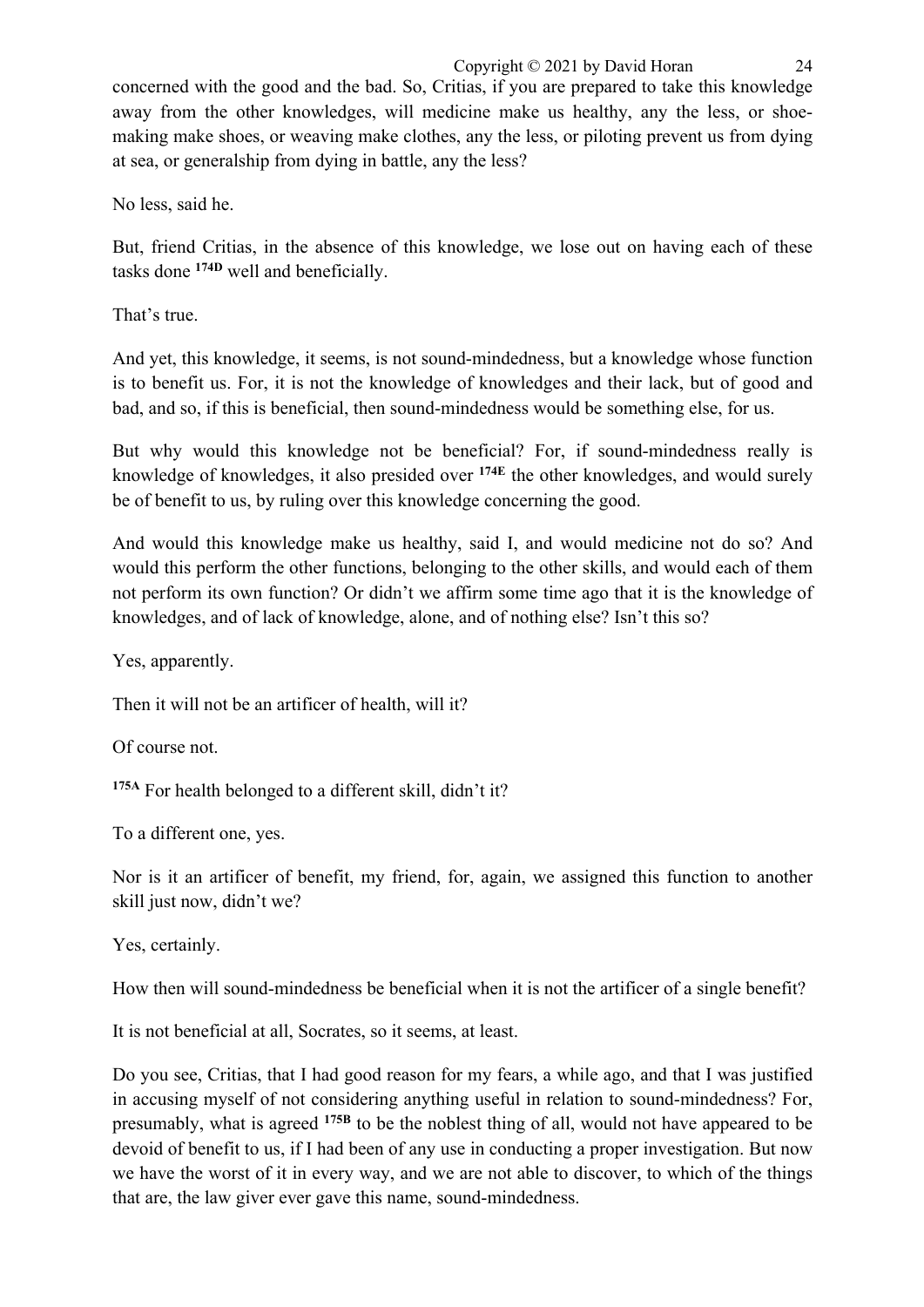#### Copyright © 2021 by David Horan 25

What's more, much of what we have conceded does not follow from our argument. In fact we conceded that there is knowledge of knowledge, even though the argument does not allow this, nor does it declare that there is. And again, even though the argument does not allow this, we conceded **175C** that this knowledge also recognises the functions of the other knowledges, so that our sound-minded person might be knowledgeable of what he knows, and what he does not know; that he knew the one, and did not know the other. And although we conceded this is an altogether high-minded manner, just because our own agreement states that he knows the things that he does not know, we did not investigate the impossibility of someone, somehow or other, knowing what he does not know at all, and yet, I think, nothing could appear more irrational than this. But, nevertheless, the investigation, having found **175D** us so simplistic and malleable, is still no more capable of discovering the truth. Rather, it laughs at truth to such an extent that, although we have been coming to an agreement and developing a proposition that this is what sound-mindedness is, for some time, it revealed to us, very contemptuously, that this is of no benefit.

Now, although I am less concerned for myself, I am very concerned for you, Charmides, said I, if you, with a body like this and a very sound-minded **175E** soul besides, will not profit from this sound-mindedness, and its presence will be of no benefit to you in life. And I am even more concerned for the incantation I learned from the Thracian, if I have learned it with great eagerness, when it is something of no value. Now I don't think this is actually how matters stand; I think, rather that I am a poor investigator, since sound-mindedness is a great good and, if you do indeed possess it, you are fortunate. **176A** But see if you do possess it, and have no need of the incantation; for if you possess it, I would advise you, rather, to presume that I am a babbler, unable to investigate any argument whatsoever, while you yourself, being more sound-minded, are also more blessed to that extent.

And Charmides said, by Zeus, Socrates, I do not know whether I possess this or not; indeed how could I know, when you say **176B** the two of you are unable to discover what precisely it is? However I am not entirely persuaded by you, Socrates, and I think I myself am much in need of the incantation, and for my own part, there's no reason why I shouldn't hear the incantation from you, day after day, until you say I have had enough.

So be it, said Critias; but Charmides, if you do this it will prove, at least to me, that you are sound-minded; if you submit to Socrates, to hear the incantation, and are not found wanting in this to any extent whatsoever.

You may presume that I shall follow him, he said, and not be found wanting, for **176C** I would be acting terribly if I were to disregard you, my guardian, and not do what you told me to do.

Well then, said he, I am telling you to do so.

Then I shall do so, he said, beginning this very day.

What are you two planning to do? I asked.

Nothing, said Charmides, we have done our planning.

So are you going to use force, and not grant me a preliminary hearing? I asked.